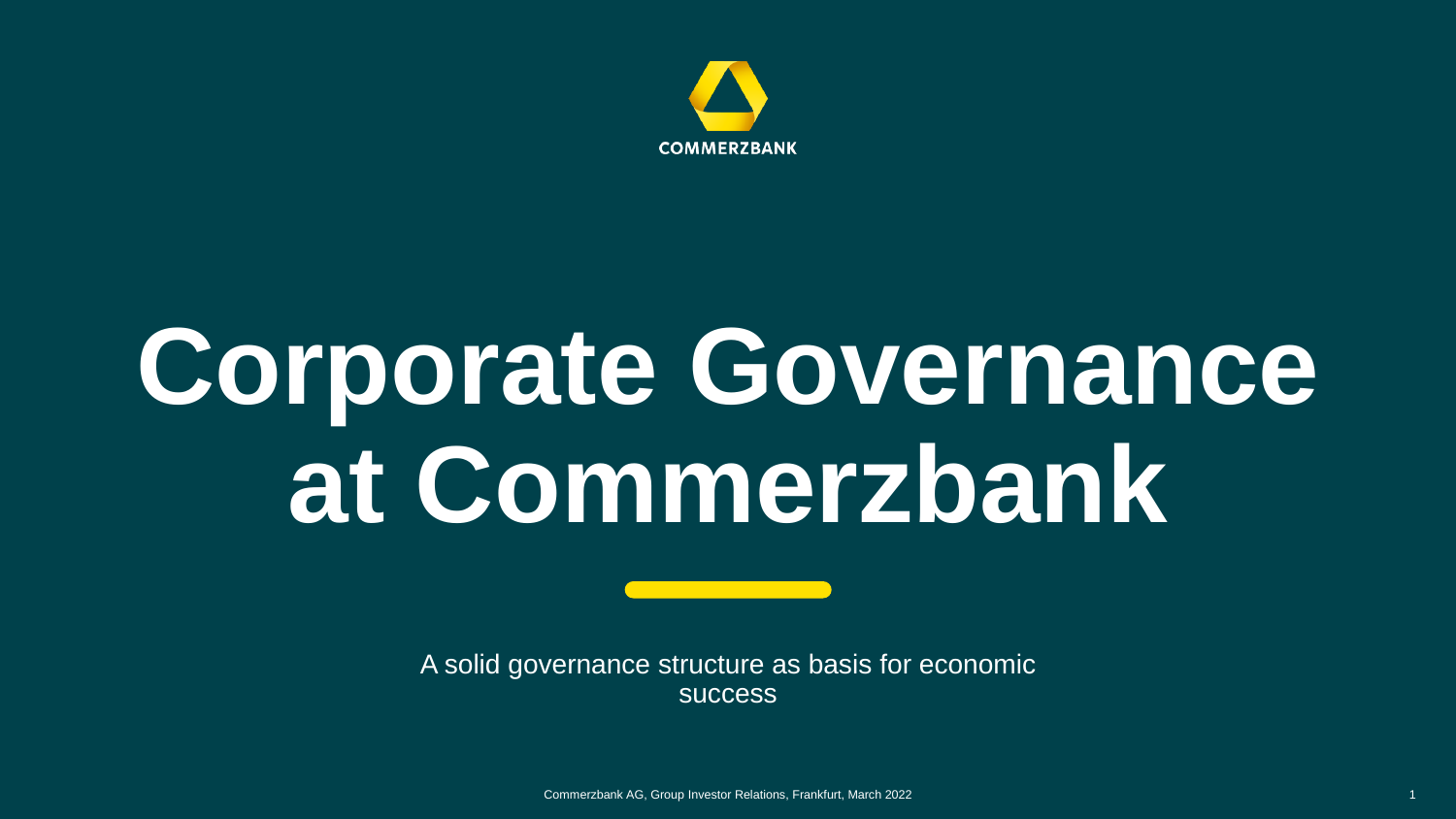## **Agenda**

| Chapter        |                                                        | Page            |
|----------------|--------------------------------------------------------|-----------------|
| $\mathbf 1$    | <b>Corporate Governance</b>                            | $\mathbf{3}$    |
| $\overline{2}$ | <b>Supervisory Board - Composition</b>                 | $5\overline{)}$ |
| 3              | <b>Remuneration of the Supervisory Board</b>           | 14              |
| 4              | <b>Board of Managing Directors - Composition</b>       | 16              |
| 5              | <b>Remuneration of the Board of Managing Directors</b> | 20              |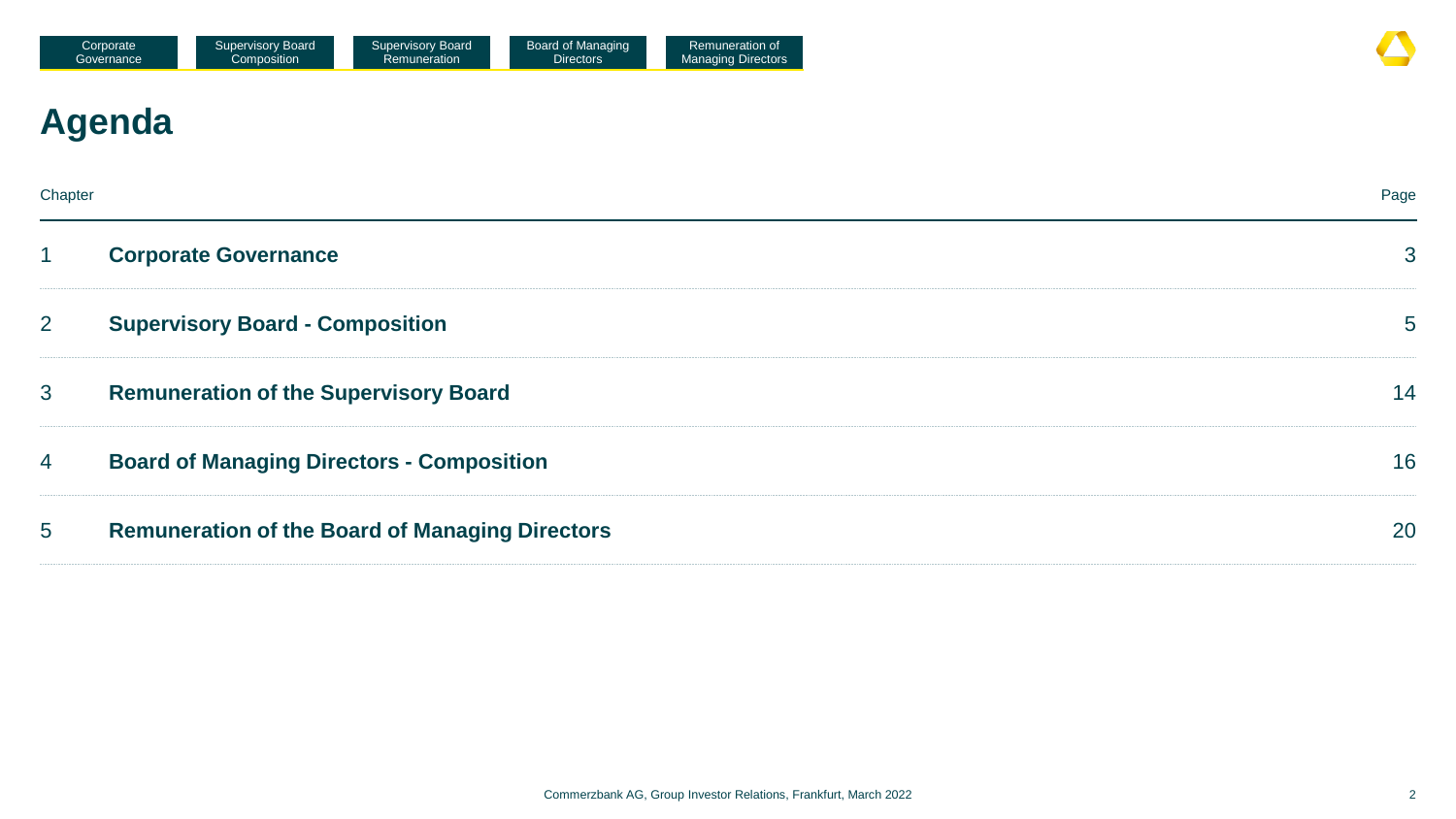## **Corporate Governance**

Chapter No. 1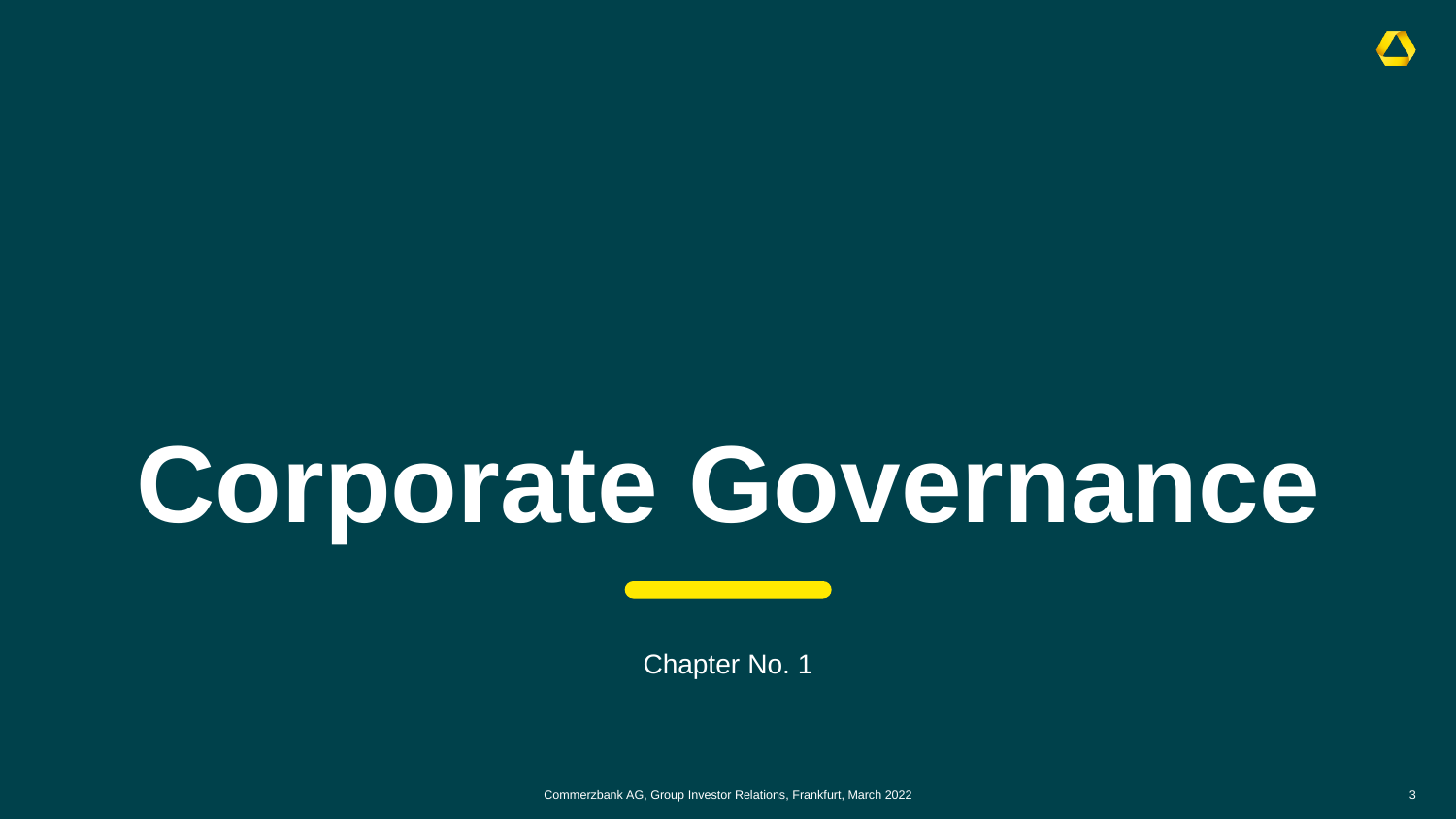## **Collaboration between the Supervisory Board and the Board of Managing Directors in the German "Two-tier Board System"**

Remuneration of Managing Directors

Board of Managing **Directors** 



### **Supervisory Board**

**Corporate Governance** 

› The Supervisory Board appoints the Board of Managing Directors and ensures the effective composition of the Managing Directors team.

Supervisory Board **Composition** 

Supervisory Board **Remuneration** 

- › The Supervisory Board supervises and advises the Board of Managing Directors and has discussions about the strategy.
- The Supervisory Board supervises the Board of Managing Directors in particular with regard to compliance with the applicable banking supervisory regulations and devotes sufficient time to the strategies and risks.
- The Supervisory Board is responsible for the remuneration system of the Board of Managing Directors.

### **Board of Managing Directors**

- › The Board of Managing Directors is responsible for independently managing the enterprise.
- It is obliged to act in the bank's best interest and undertakes to increase the enterprise value of the bank sustainably.
- <sup>></sup> The Board of Managing Directors is responsible for the development and execution of the bank's strategy.
- <sup>></sup> The Board of Managing Directors is responsible for the operating business and takes all related decisions.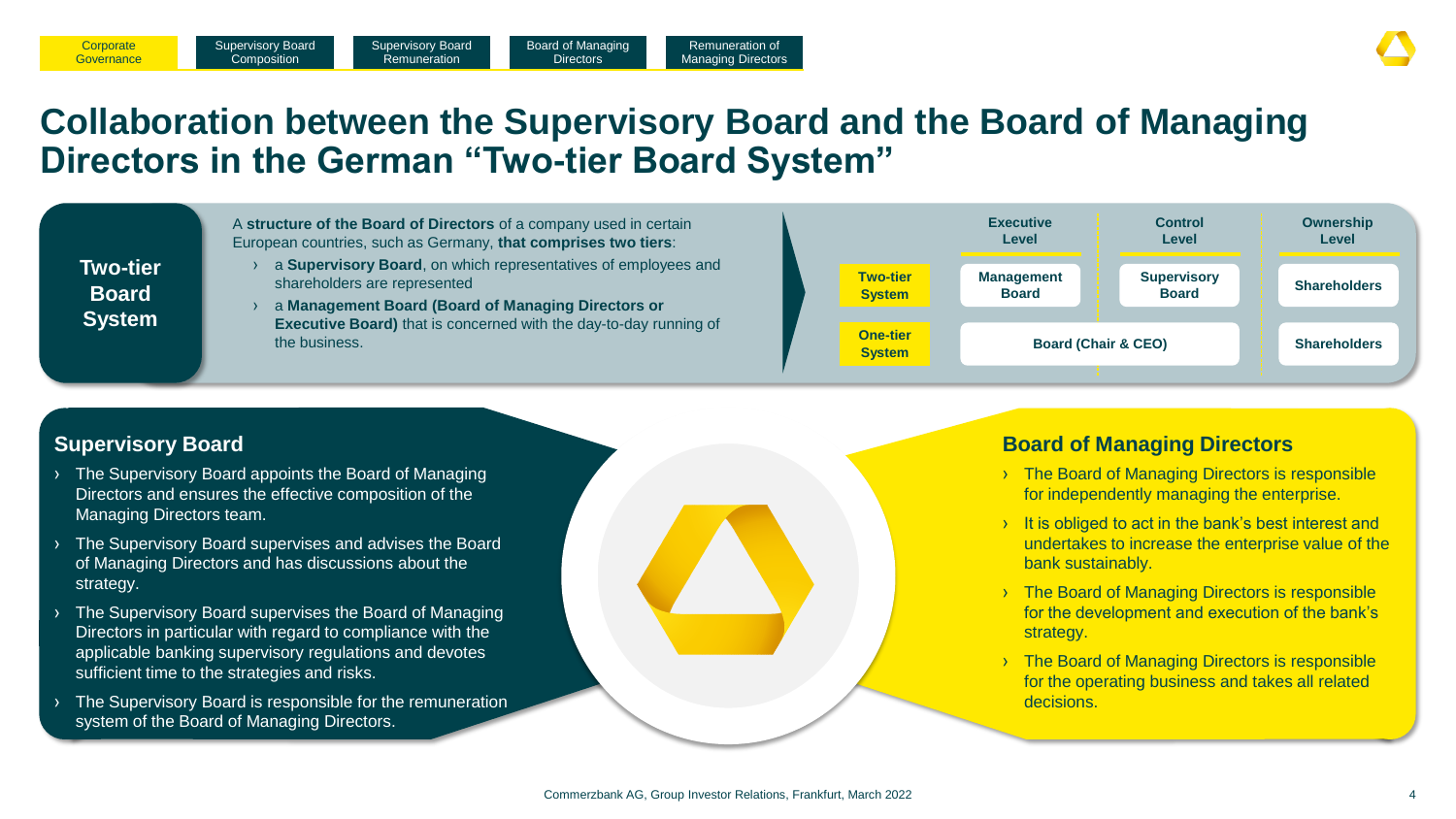# **Supervisory Board - Composition**

Chapter No. 2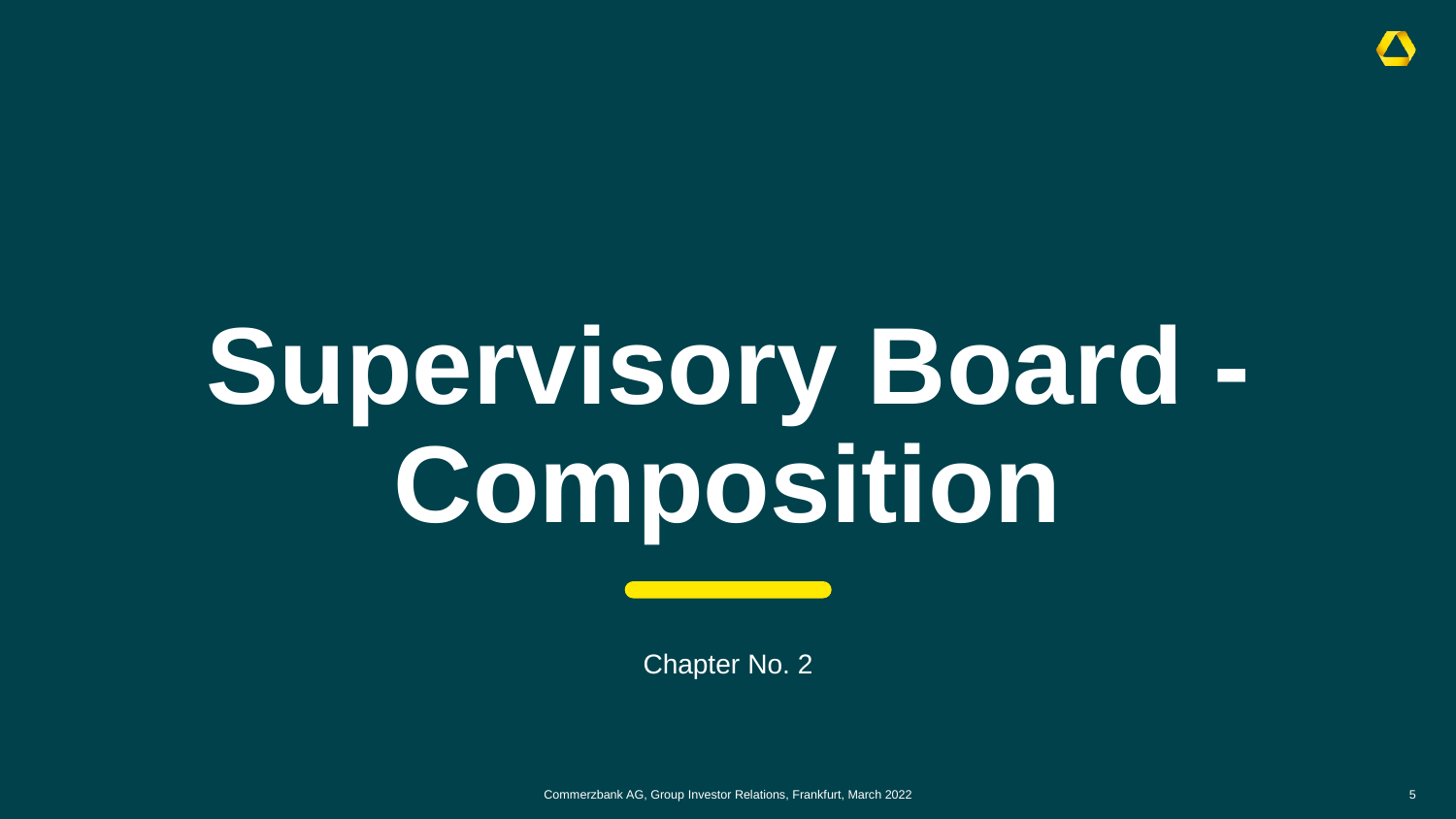## **General information on the composition of the Supervisory Board**

The **Supervisory Board of Commerzbank consists of a total of 20 members** of which **ten members are elected by the bank's employees** in accordance with the German law on co-determination – the remaining **ten representatives are elected by Commerzbank's shareholders**.

### **Composition of the Supervisory Board1)**



### **Independence of the Supervisory Board**

**According to the German Corporate Governance Code**, **all representatives elected by the bank's shareholders** have **no personal or business relationship with the bank**, its **corporate bodies**, a **controlling shareholder** or a **company affiliated with the controlling shareholder** that could lead to a significant, not temporary conflict of interest.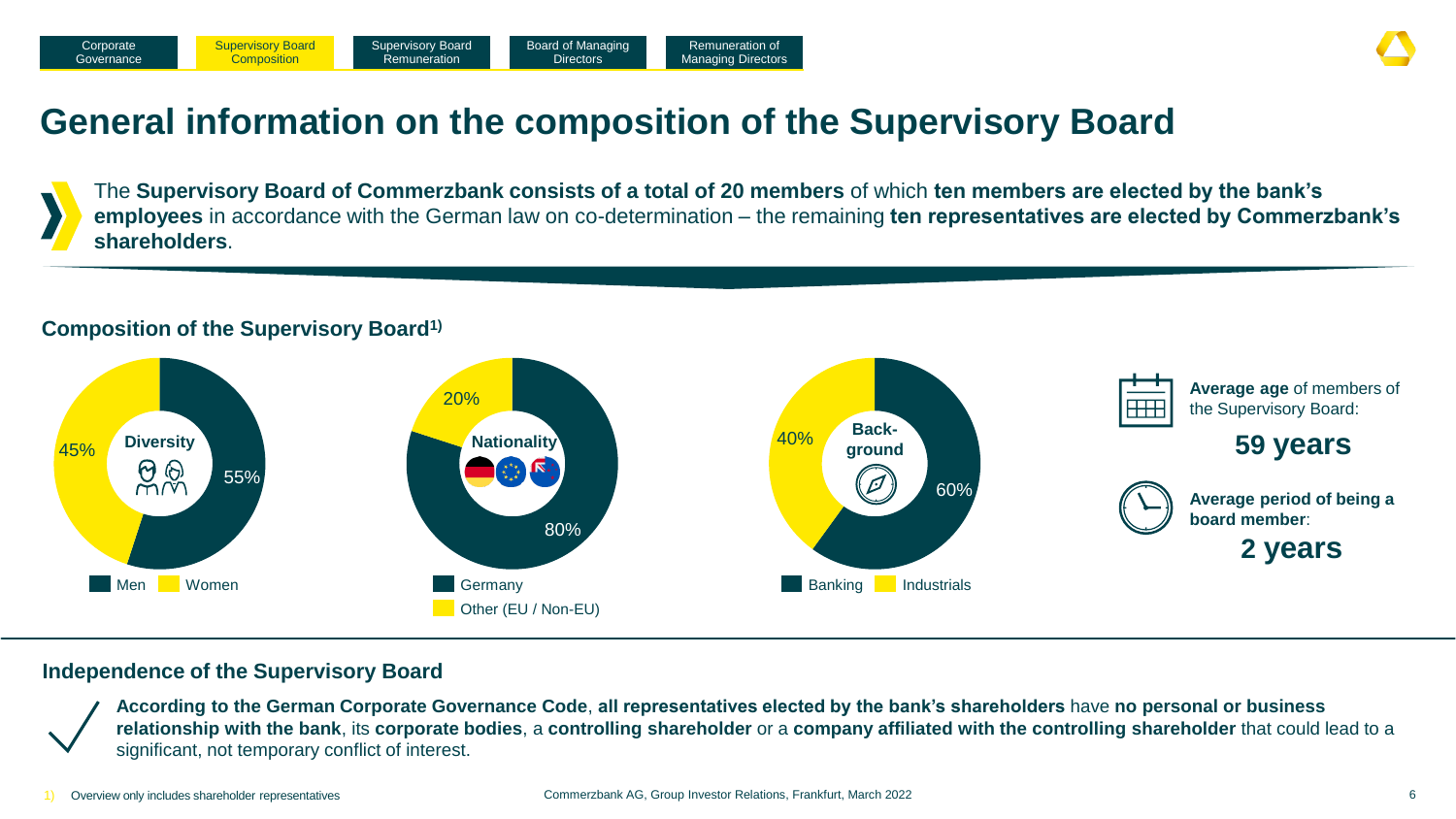## **Composition of the Supervisory Board**



Presiding and Nomination Committee **Compensation Control Committee Committee Committee Committee Committee Committee Committee Committee Committee Committee Committee Committee Committee Committee Committee Committee Commi** Committee for Digitalisation and Technology **C** indicates the Chairperson of the respective Committee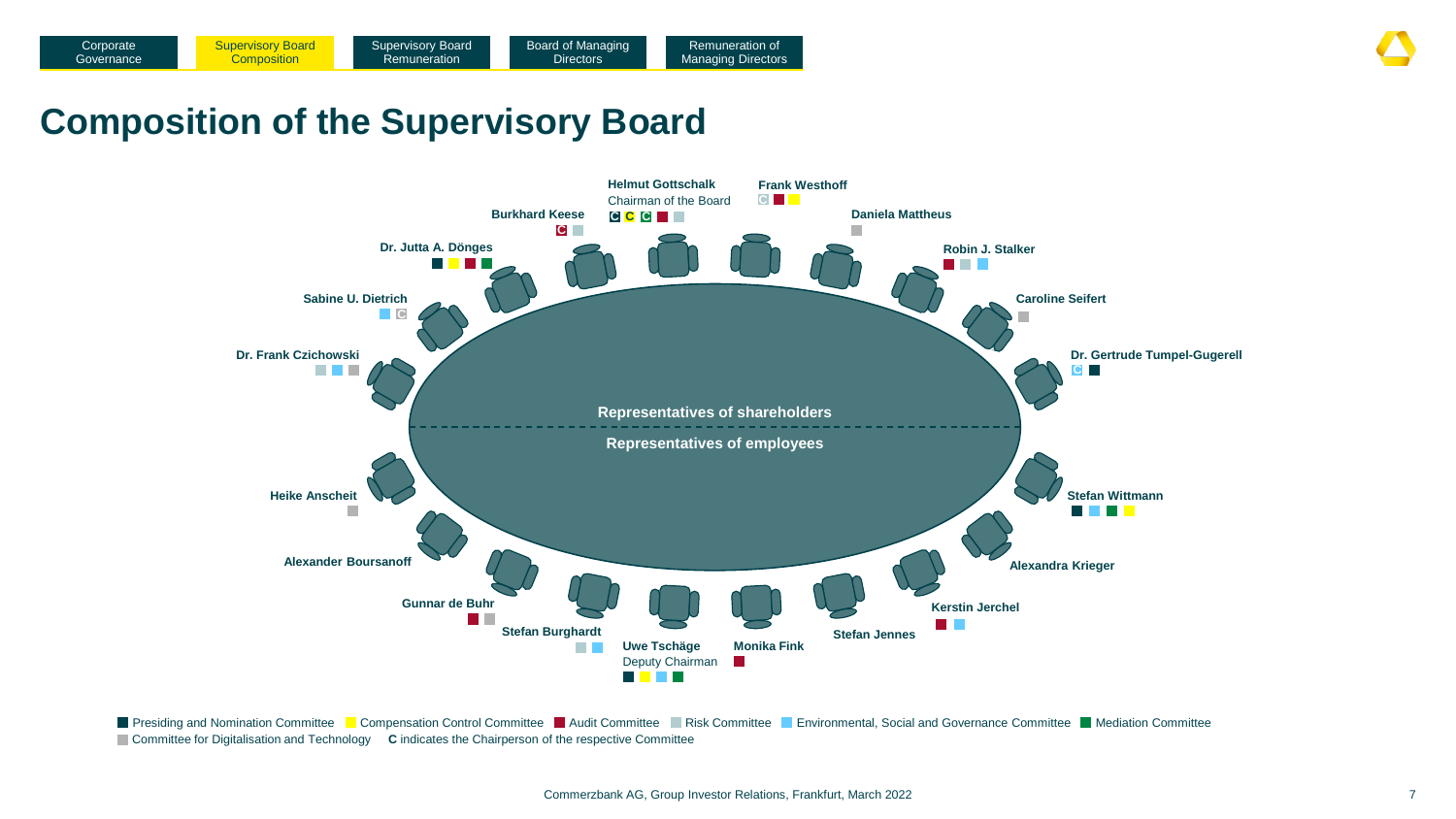## **Composition of the Supervisory Board (1/2)1)**

|                                                        | <b>Helmut</b><br><b>Gottschalk</b><br>Chairperson<br>(until 2023)                                                                                                                                                                                                                                                                | <b>Dr. Frank</b><br><b>Czichowski</b><br>(until 2023)                                                                                                                                                                                                                                                              | Sabine U.<br><b>Dietrich</b><br>(until 2023)                                                                                                                                                                                                                                  | <b>Dr. Jutta</b><br>A. Dönges<br>(until 2023)                                                                                                                                                                                                                                                                                   | <b>Burkhard</b><br><b>Keese</b><br>(until 2023)                                                                                                                                                                                                                                                                              |
|--------------------------------------------------------|----------------------------------------------------------------------------------------------------------------------------------------------------------------------------------------------------------------------------------------------------------------------------------------------------------------------------------|--------------------------------------------------------------------------------------------------------------------------------------------------------------------------------------------------------------------------------------------------------------------------------------------------------------------|-------------------------------------------------------------------------------------------------------------------------------------------------------------------------------------------------------------------------------------------------------------------------------|---------------------------------------------------------------------------------------------------------------------------------------------------------------------------------------------------------------------------------------------------------------------------------------------------------------------------------|------------------------------------------------------------------------------------------------------------------------------------------------------------------------------------------------------------------------------------------------------------------------------------------------------------------------------|
| <b>Career</b><br>highlights                            | <b>DZ Bank AG</b>                                                                                                                                                                                                                                                                                                                | > KfW Bankengruppe<br>> Intl. Capital Markets<br><b>Association (ICMA)</b>                                                                                                                                                                                                                                         | > bp Europe SE                                                                                                                                                                                                                                                                | > Finanzagentur<br>$\rightarrow$ SEB AB<br>> Goldman Sachs                                                                                                                                                                                                                                                                      | <b>Lloyds of London</b><br><b>Allianz Deutschland AG</b><br><b>KPMG</b>                                                                                                                                                                                                                                                      |
| <b>Executive</b><br>experience                         | Chairperson of DZ<br>Bank AG<br>CEO of a cooperative<br>bank                                                                                                                                                                                                                                                                     | Former Senior VP<br>Treasury of KfW incl.<br>other position at KfW<br>Former Board Member<br>of ICMA                                                                                                                                                                                                               | Former Member of the<br><b>Board of Managing</b><br>Directors of bp Europe<br>Former Director Risk<br>and Compliance at bp                                                                                                                                                    | > Member of the<br><b>Executive Board of</b><br>Finanzagentur<br>Executive positions at<br><b>SEB &amp; Goldman Sachs</b>                                                                                                                                                                                                       | CFO at Lloyds of<br>London<br>Former CFO of Allianz<br>Deutschland AG                                                                                                                                                                                                                                                        |
| <b>Key competencies</b><br>& experiences <sup>2)</sup> | Experienced in<br>responsible corporate<br>governance due to<br>long-standing career as<br>CEO and supervisory<br>board member as well<br>as chairperson<br>Profound knowledge of<br>German banking sector<br>with focus on SME and<br>private clients<br>Successful monitoring<br>and implementation of<br>extensive strategies | > In-depth knowledge of<br>capital markets and<br>financial management<br>Long and successful<br>career in the<br>management of a<br>national development<br>bank and supervisory<br>bodies of international<br>entities and<br>organizations<br>Profound knowledge of<br>international and<br>sustainable finance | <b>Management</b><br>experience in global<br>companies,<br>understanding of<br>profitability and<br>business models<br>International career in<br>change mangement<br>and global business<br>transformation<br>Experience in risk<br>management,<br>compliance,<br>governance | > Knowledge of financial<br>system, business<br>models, regulation,<br>supervision, resolution<br><b>Experience in</b><br>investment banking,<br>esp. corporate and<br>sustainable finance and<br>capital markets, capital<br>management, financial<br>restructuring<br>> Managment experience<br>and supervisory board<br>work | Experience in finance<br>and auditing of large<br>international and capital<br>market-oriented<br>financial companies<br>Career in international<br>finance as CFO and<br>advisor of globally<br>operating companies<br>Knowledge in<br>transforming and<br>implementing digital<br>and customer oriented<br>business models |
| <b>Education</b>                                       | Apprenticeship banking<br>professional<br>Degree in Business<br>Administration                                                                                                                                                                                                                                                   | PhD at Free University<br>of Berlin                                                                                                                                                                                                                                                                                | <b>Studies of Engineering</b><br><b>Sciences (Chartered</b><br>Engineer) at Technical<br><b>University Berlin</b>                                                                                                                                                             | > PhD in Economics at<br>Johann Wolfgang<br><b>Goethe University</b><br>Frankfurt am Main                                                                                                                                                                                                                                       | Degree in Economics<br>Chartered accountant<br><b>Chartered tax</b><br>consultant                                                                                                                                                                                                                                            |

1) Overview only includes shareholder representatives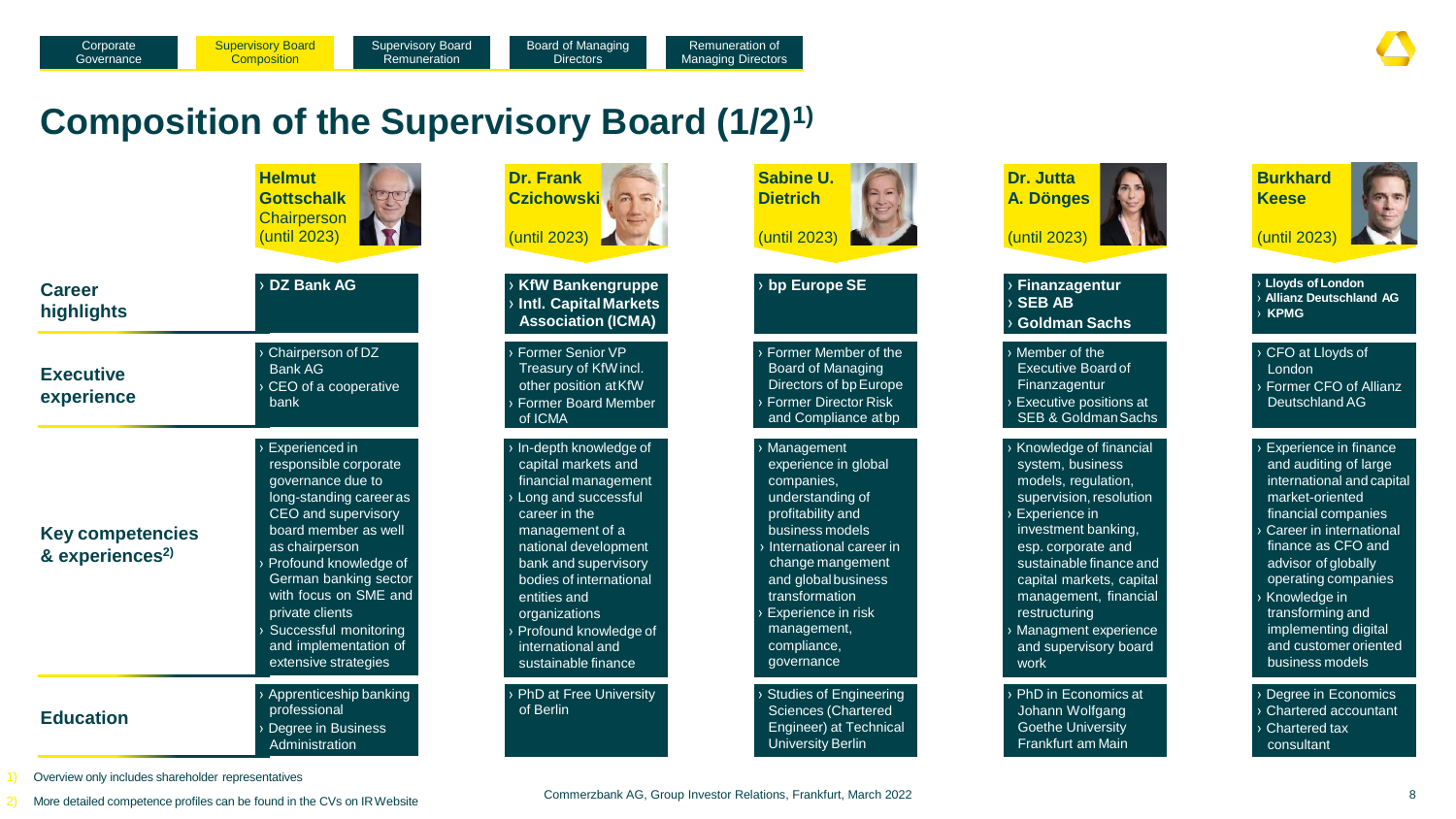## **Composition of the Supervisory Board (2/2)**

|                                          | <b>Daniela</b><br><b>Mattheus</b><br>(until 2023)                                                                                                                                                                                                                                                                                       | <b>Caroline</b><br><b>Seifert</b><br>(until 2023)                                                                                                                                                                                                                                                      | <b>Robin J.</b><br><b>Stalker</b><br>(until 2023)                                                                                                                                                                                                                                                                                 | <b>Dr. Gertrude</b><br><b>Tumpel-</b><br>Gugerell<br>(until 2023)                                                                                                                                                                                                                         | <b>Frank</b><br><b>Westhoff</b><br>(until 2023)                                                                                                                                                                                                                                                                |
|------------------------------------------|-----------------------------------------------------------------------------------------------------------------------------------------------------------------------------------------------------------------------------------------------------------------------------------------------------------------------------------------|--------------------------------------------------------------------------------------------------------------------------------------------------------------------------------------------------------------------------------------------------------------------------------------------------------|-----------------------------------------------------------------------------------------------------------------------------------------------------------------------------------------------------------------------------------------------------------------------------------------------------------------------------------|-------------------------------------------------------------------------------------------------------------------------------------------------------------------------------------------------------------------------------------------------------------------------------------------|----------------------------------------------------------------------------------------------------------------------------------------------------------------------------------------------------------------------------------------------------------------------------------------------------------------|
| <b>Career</b><br>highlights              | $\rightarrow$ KPMG<br><b>Ernst &amp; Young</b><br><b>Deutschland</b>                                                                                                                                                                                                                                                                    | > Deutsche Telekom<br>> Reliance Jio                                                                                                                                                                                                                                                                   | $\rightarrow$ adidas AG<br><b>Arthur Young (now</b><br>Ernst & Young)                                                                                                                                                                                                                                                             | <b>European Central</b><br><b>Bank</b>                                                                                                                                                                                                                                                    | > DZ Bank AG<br>> Deutsche Bank AG                                                                                                                                                                                                                                                                             |
| <b>Executive</b><br>experience           | Managing partner at<br>European Center for<br><b>Board Efficiency</b><br>Partner at EY Germany                                                                                                                                                                                                                                          | > VP positions at<br>Deutsche Telekom<br>> Chief Brand & Design<br>Officer at RelianceJio                                                                                                                                                                                                              | Former member of the<br><b>Executive Board of</b><br>Adidas, responsible for<br><b>Finance and Labour</b><br><b>Relations</b>                                                                                                                                                                                                     | Former member of the<br>Executive Board of the<br>European Central Bank<br>Member of several<br><b>Supervisory Boards</b>                                                                                                                                                                 | > Former CRO at DZ<br>Bank AG<br>> Regional Head of<br>Corporate Clients                                                                                                                                                                                                                                       |
| <b>Key competencies</b><br>& experiences | > Proven corporate<br>governance and board<br>expert due to<br>longstanding career in<br>corporate governance<br>and board services at<br>international audit firms<br>Knowledge about legal<br>frameworks for<br>international operating<br>companies<br><b>Experience in analyzing</b><br>corporate structures<br>and business models | > Expert in platform<br>economics and<br>digitalisation<br><b>Comprehensive</b><br>experience in<br>transformation<br>management<br>> Formative contributions<br>to the development of<br>technical innovations in<br>telecommunication<br>> International career as<br>a manager in tech<br>companies | Supervisory board<br>experience due to<br>current and previous<br>memberships in<br>supervisory boards of<br>various global<br>companies<br><b>Expertise in financial</b><br>reporting, accounting,<br>auditing, capitalmarket<br>communication, ESG<br>Intrinsic motivation for<br>sustainable design of<br>bank business models | Career in banking<br>supervision and<br>supranational<br>institutions<br>Experience in banking<br>regulation and<br>regulatory frameworks<br>Experience in auditing<br>financial institutions<br>and long-term strategic<br>planning<br>Management and<br>supervisory board<br>experience | > Knowledge of the<br>European banking<br>market<br>Experience in finance<br>and risk management<br>of large banks<br>> Supervisory board<br>practice as member<br>and chairperson of<br>various companies<br>$\cdot$ Career in banking with<br>experience in customer<br>service, risk and bank<br>management |
| <b>Education</b>                         | > Law studies<br>2 <sup>nd</sup> state examinationin<br>law<br>> Registered lawyer                                                                                                                                                                                                                                                      | > Degree in<br>administrative sciences<br>> Financial manage                                                                                                                                                                                                                                           | > A.C.A. Chartered<br>Accountant (Auditor) in<br>New Zealand                                                                                                                                                                                                                                                                      | Doctorate in Social and<br>Economic Sciences at<br>University of Vienna                                                                                                                                                                                                                   | > Apprenticeship banking<br>professional<br><b>Studies in business</b><br>administration                                                                                                                                                                                                                       |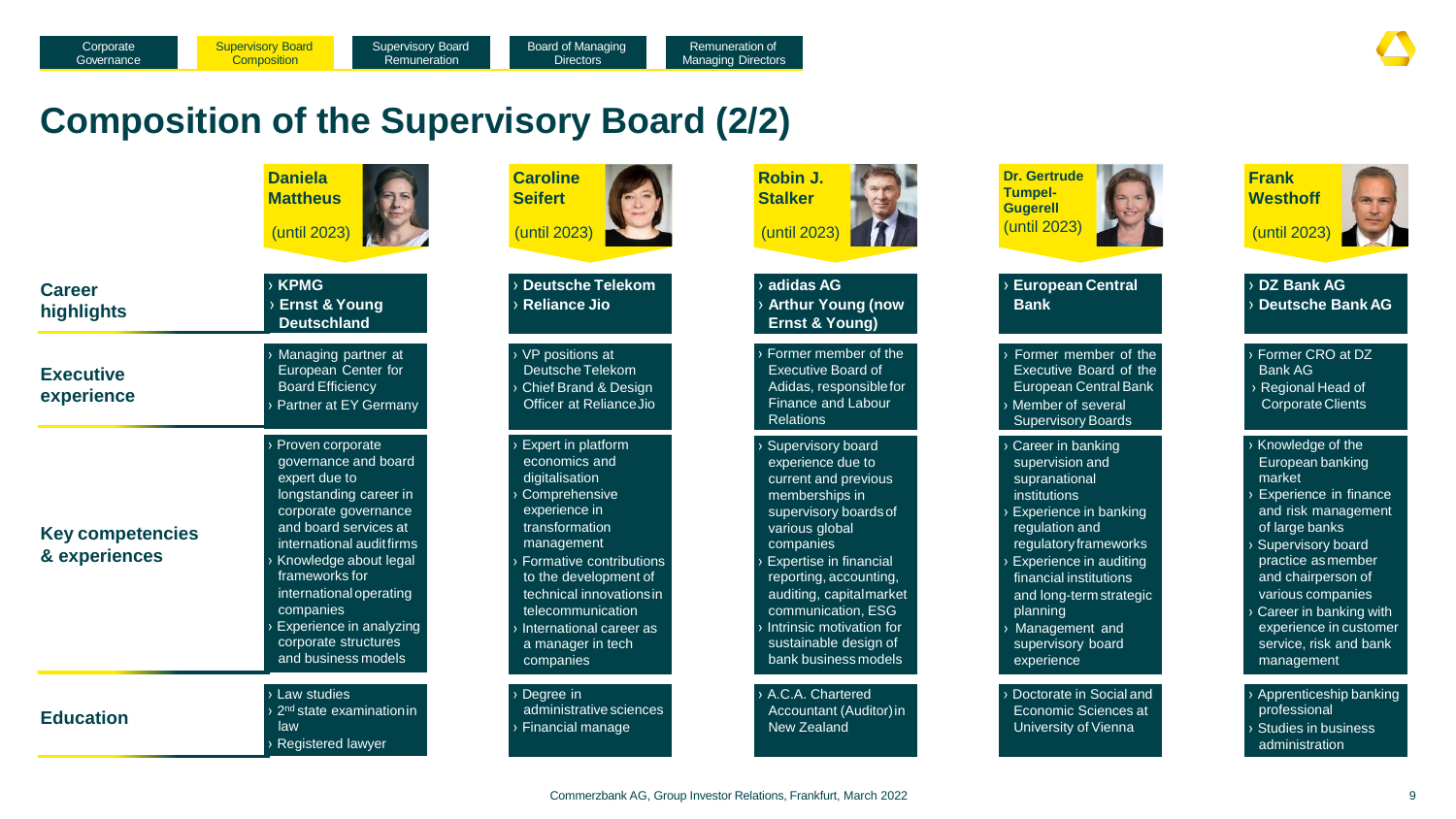

## **Committees of the Supervisory Board – Members and Competencies**



### **Committees responsibilities**

- Recommending appropriate shareholder representative candidates to the Supervisory Board for it to propose at the General Meeting
- Supporting the Supervisory Board in the elaboration of an objective to promote the representation of the under-represented gender
- Responsible for concluding and altering employment contracts with the members of the Board of Managing Directors
- Responsible for terminating the employment contracts of the members of the Board of Managing Directors



### **Committees responsibilities**

- › Supporting the Supervisory Board in the appropriate structuring of the compensation systems of the Board of Managing Directors
- Monitoring the appropriate structure of the compensation systems of the employees
- › Shall cooperate with the Risk Committee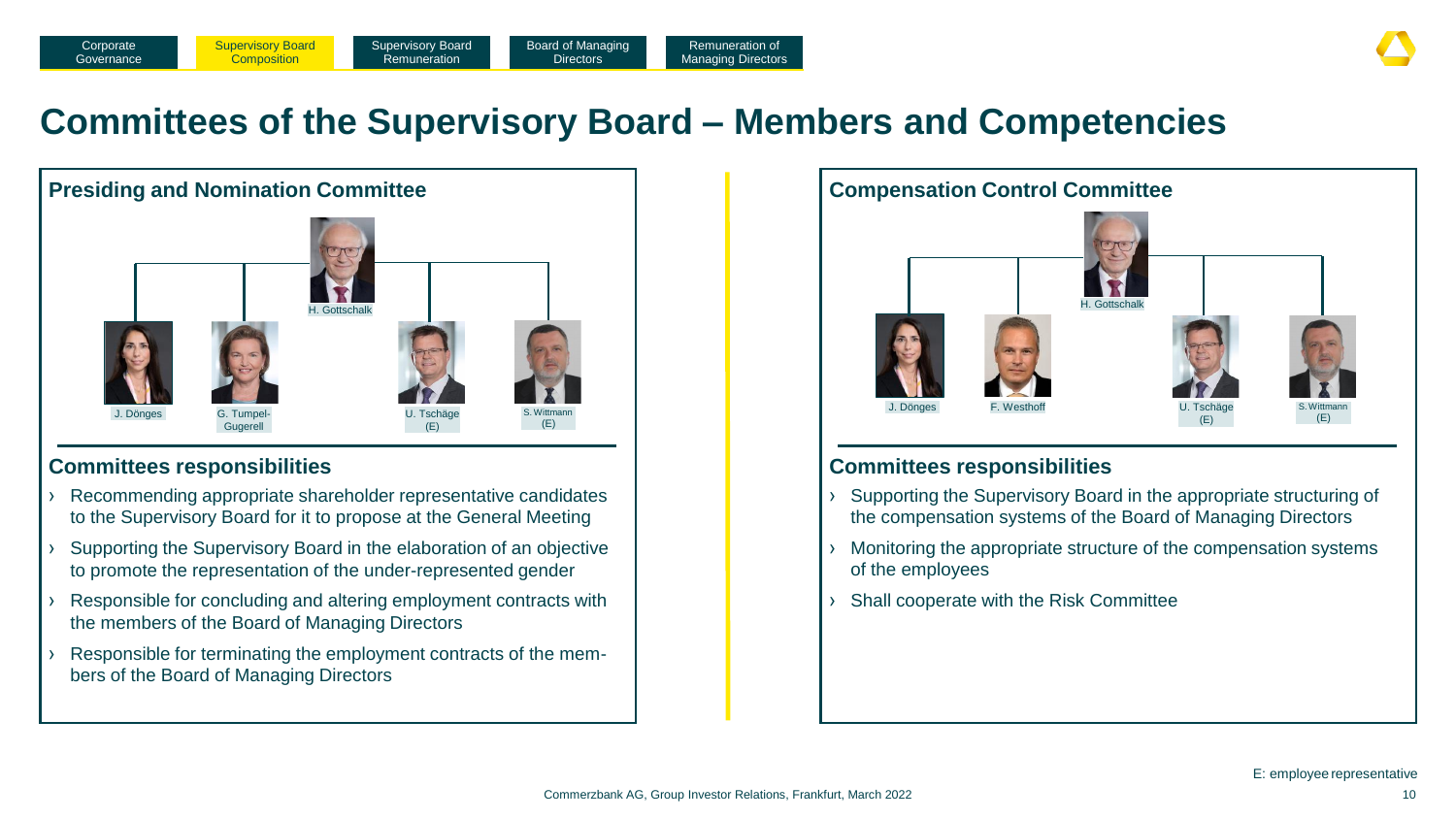

### **Committees of the Supervisory Board – Members and Competencies**



### **Committees responsibilities**

- › Supporting the Supervisory Board in the monitoring of:
	- › the accounting processes
	- › the effectiveness of the compliance and risk management
	- $\rightarrow$  the performance of the audits



### **Committees responsibilities**

› Monitoring of the bank's risk situation and management, devoting particular attention to the overall risk strategy, the sub-risk strategies and credit, market, liquidity, operational, reputational and compliance risks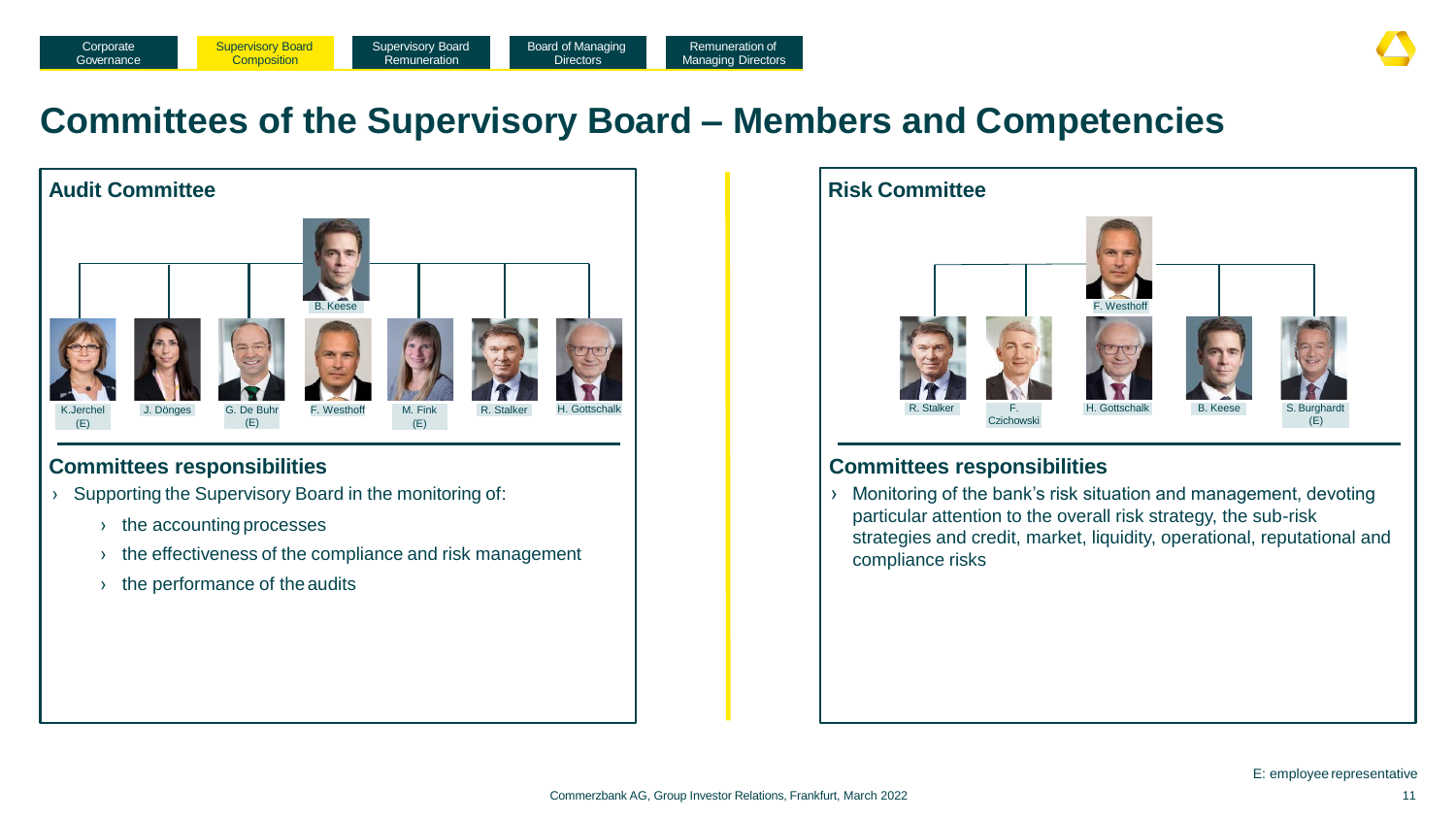

## **Committees of the Supervisory Board – Members and Competencies**



› Giving advice to and monitoring the Board of Directors on an ongoing basis with regard to all environmental, social and corporate governance related issues



### **Committees responsibilities Committees responsibilities**

› Supporting the Supervisory Board in advising and monitoring the bank's digitalisation progress and the associated IT and investment budget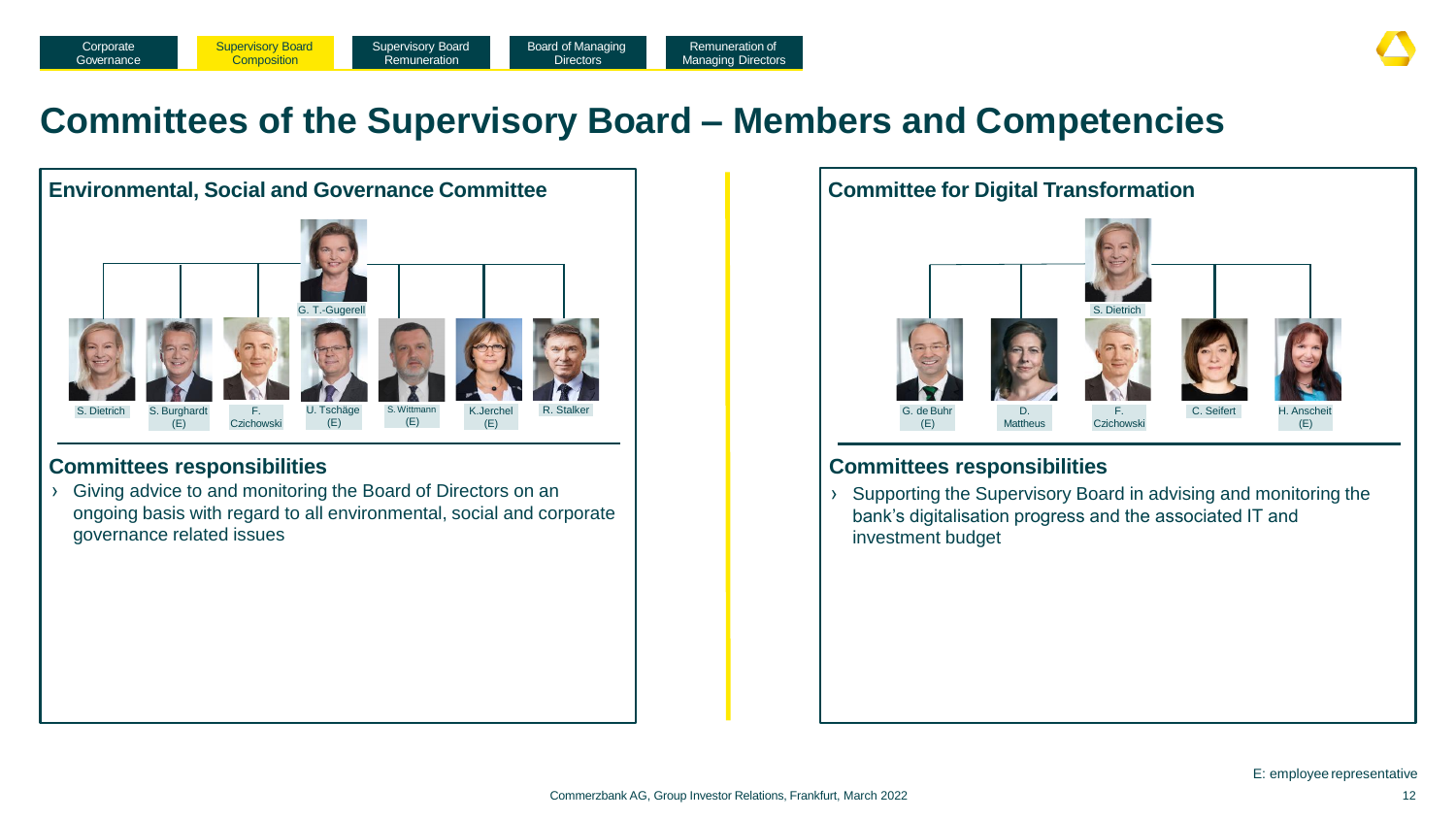## **Committees of the Supervisory Board – Members and Responsibilities**



### **Committees responsibilities**

› The functions and composition of the Mediation Committee are established by Section 27, paragraph 3 of the German Codetermination Act

| $\rightarrow$          | Foster a good Corporate Governance                                        |
|------------------------|---------------------------------------------------------------------------|
| $\lambda$              | <b>Supervision of Executive decisions</b>                                 |
| $\sum_{i=1}^{n}$       | Periodically review business strategy regarding progress and<br>relevance |
| $\rightarrow$          | Represent the interests and expectations of all stakeholders              |
| $\sum_{i=1}^{n}$       | Review sustainability factors in the business model                       |
|                        |                                                                           |
|                        | <b>Numbers and Figures 2020</b>                                           |
| Σ                      | In total 14 plenary meetings                                              |
|                        | Average attendance rate of 99%                                            |
|                        |                                                                           |
| $\lambda$<br>$\lambda$ | 5 strategy meetings                                                       |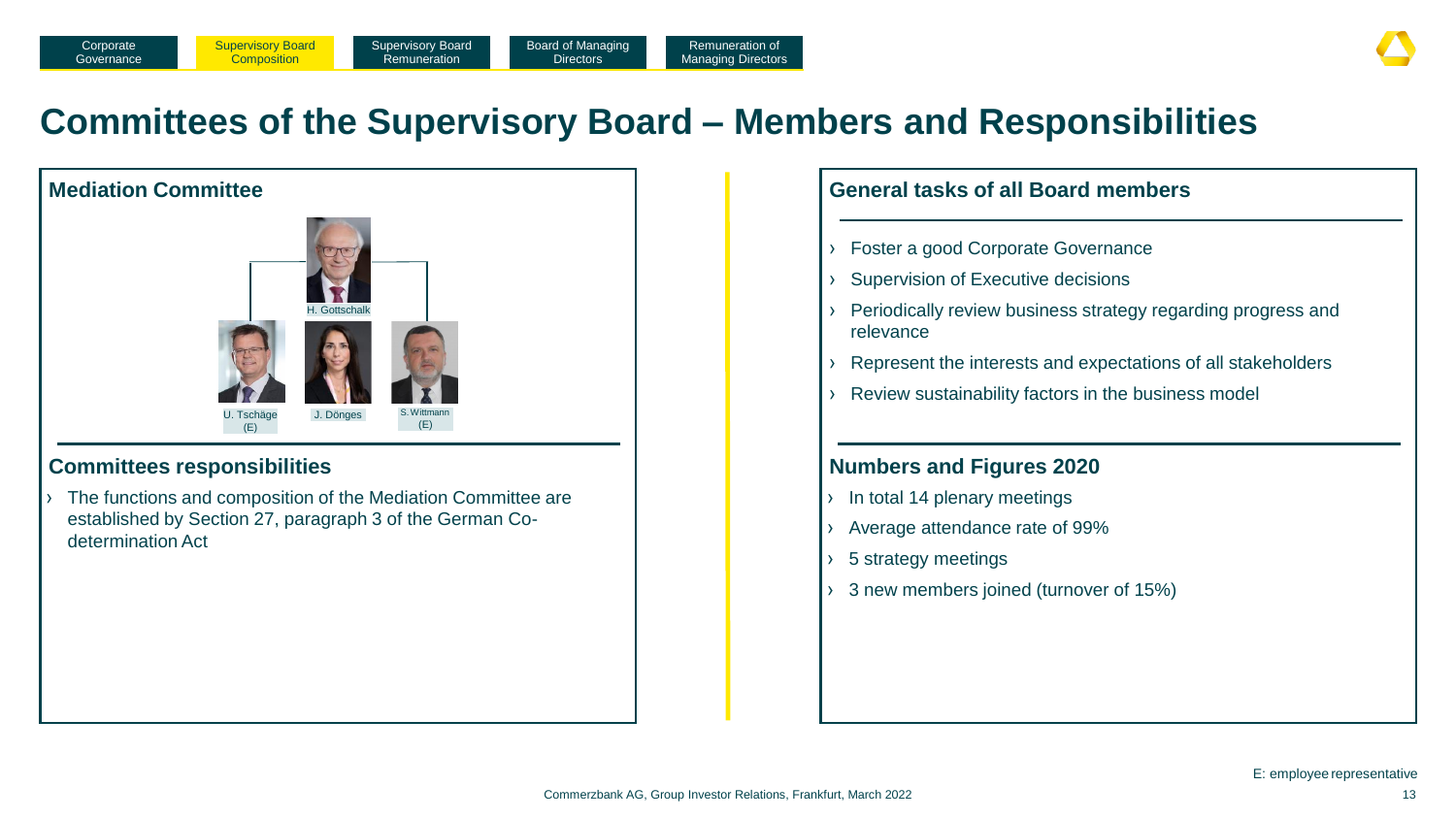# **Remuneration of the Supervisory Board**

Chapter No. 3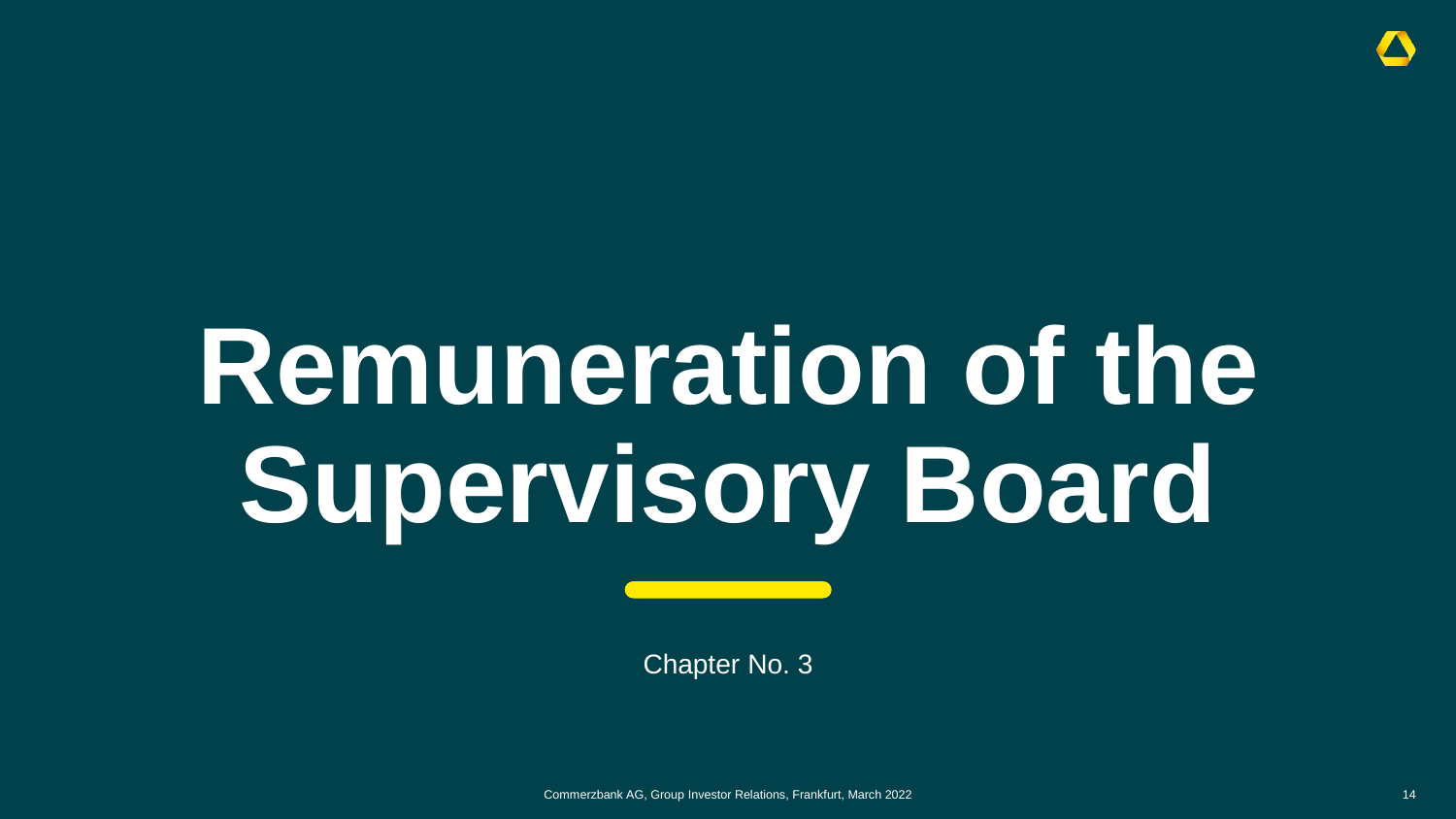## **Remuneration system of the Supervisory Board**

| <b>Basic remuneration</b>               |         | ᆚᄂ | <b>Additional remuneration</b>               |        |  |
|-----------------------------------------|---------|----|----------------------------------------------|--------|--|
| <b>Basic remuneration</b><br>$(in \in)$ |         |    | <b>Additional remuneration</b><br>$(in \in)$ |        |  |
| <b>Chairman of the Board</b>            | 240,000 |    | <b>Chairman Audit / Risk Committee</b>       | 60,000 |  |
| <b>Deputy Chairman of the Board</b>     | 160,000 |    | <b>Member Audit / Risk Committee</b>         | 30,000 |  |
| <b>Member of the Board</b>              | 80,000  |    | <b>Chairman of all other Committees</b>      | 40,000 |  |
|                                         |         |    | <b>Members of all other Committees</b>       | 20,000 |  |

The **additional remuneration for committee appointments** is **not linked or dependent on the long- or short-term performance** of Commerzbank.

**Additional remuneration is paid for a maximum of three committee appointments**, taking the figures for the three highest paid positions. In addition, **each member receives an attendance fee of €1,500** for each meeting or conference call of the Supervisory Board or one of its committees. The **attendance rate was ~99%** in 2020.

The **aggregate amount of loans granted to the members of the Supervisory Board** was **€1,719 thousand** by year-end 2020 (year-end 2019: €1,468 thousand). **Commerzbank Group companies did not enter any contingent liabilities in favor of members of the Supervisory Board**.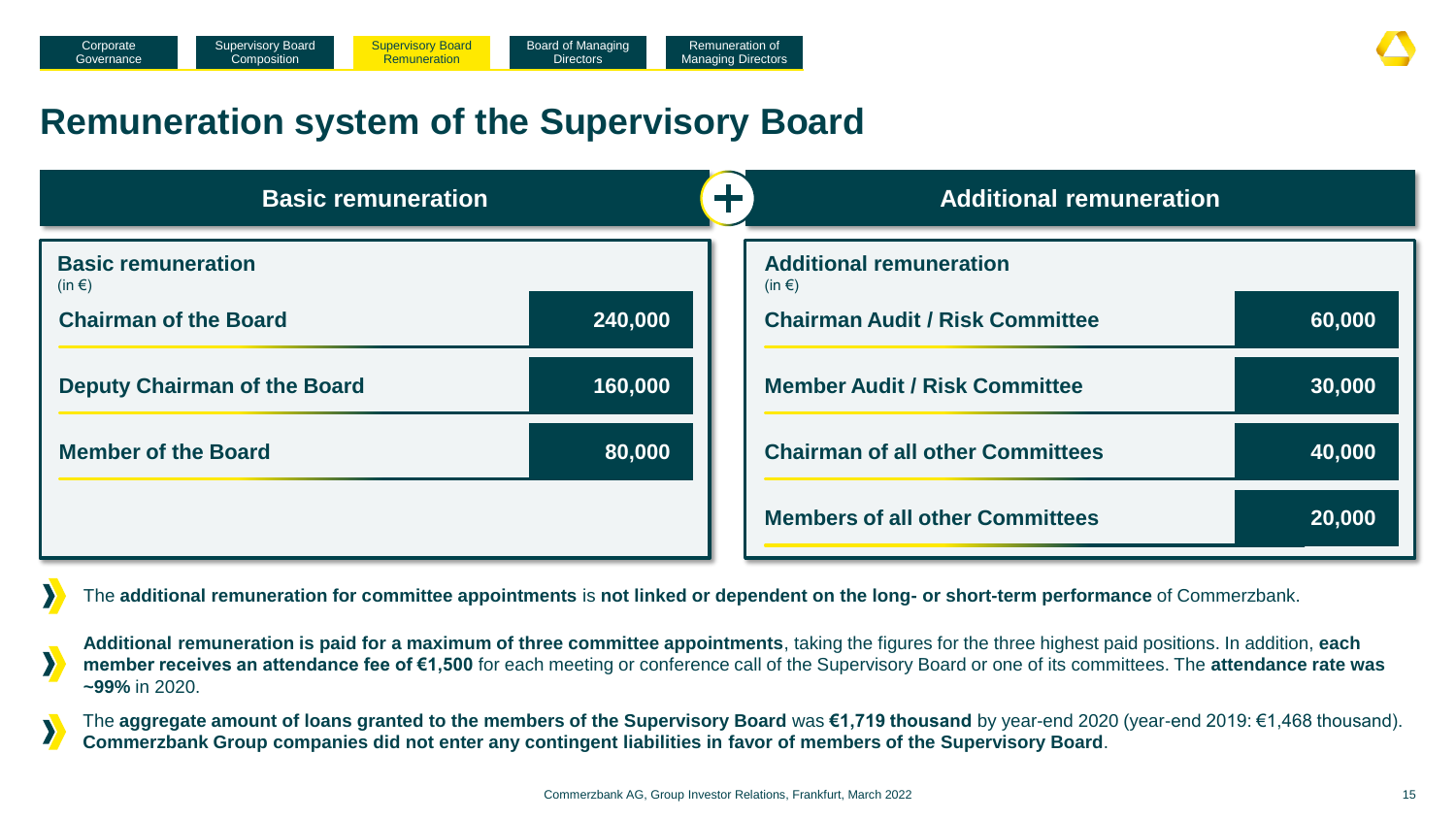

## **Board of Managing Directors - Composition**

Chapter No. 4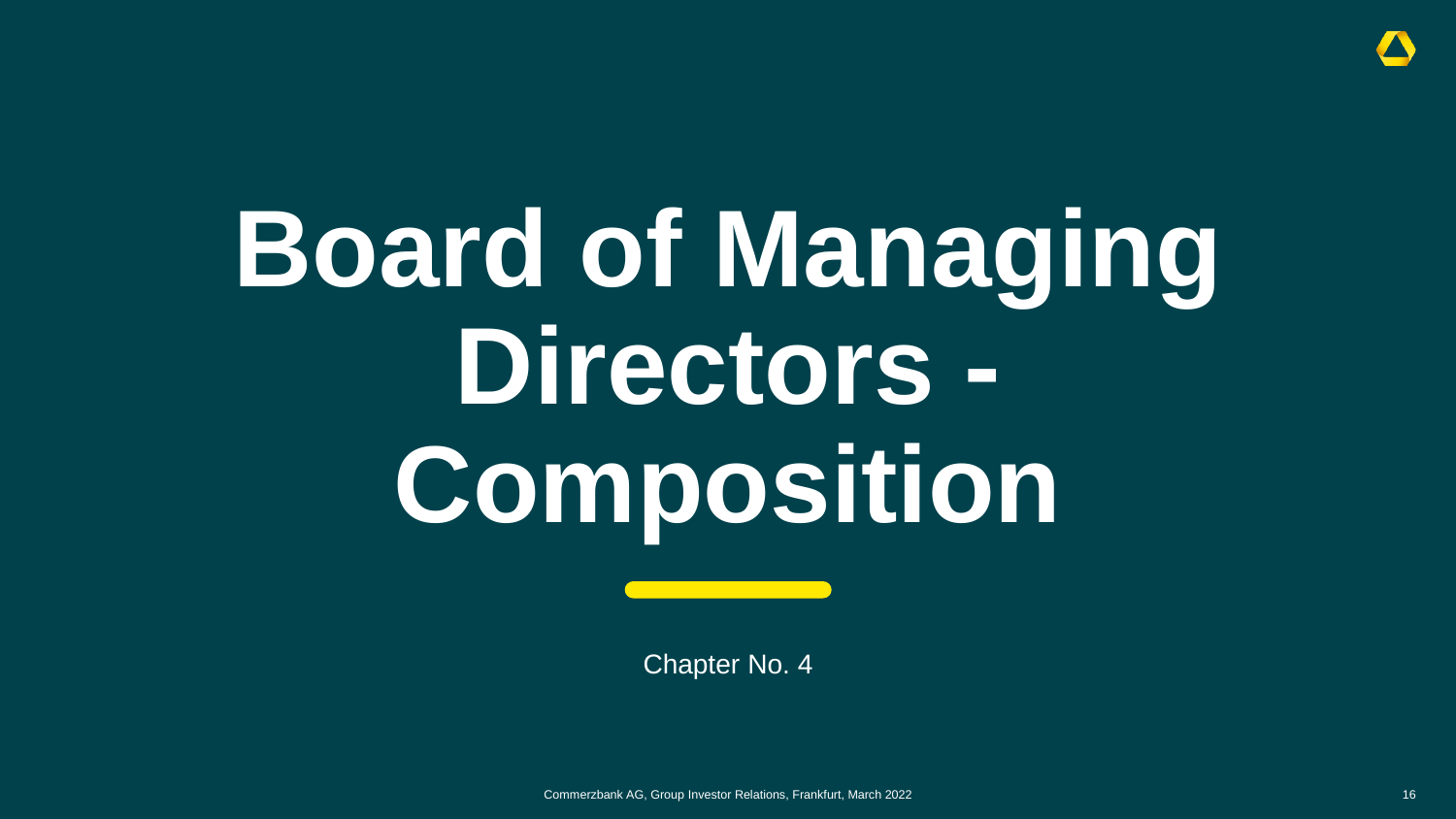## **General information on the composition of the Board of Managing Directors**



The **Board of Managing Directors** consists of a total of **seven members,** including **one Chair** and **one Deputy Chair**.

### **Composition of the Board of Managing Directors**



**Average age** of members of the **HHH** Board of Managing Directors:

**53 years**



**2 years**

**Female quota on the Board of Managing Directors**

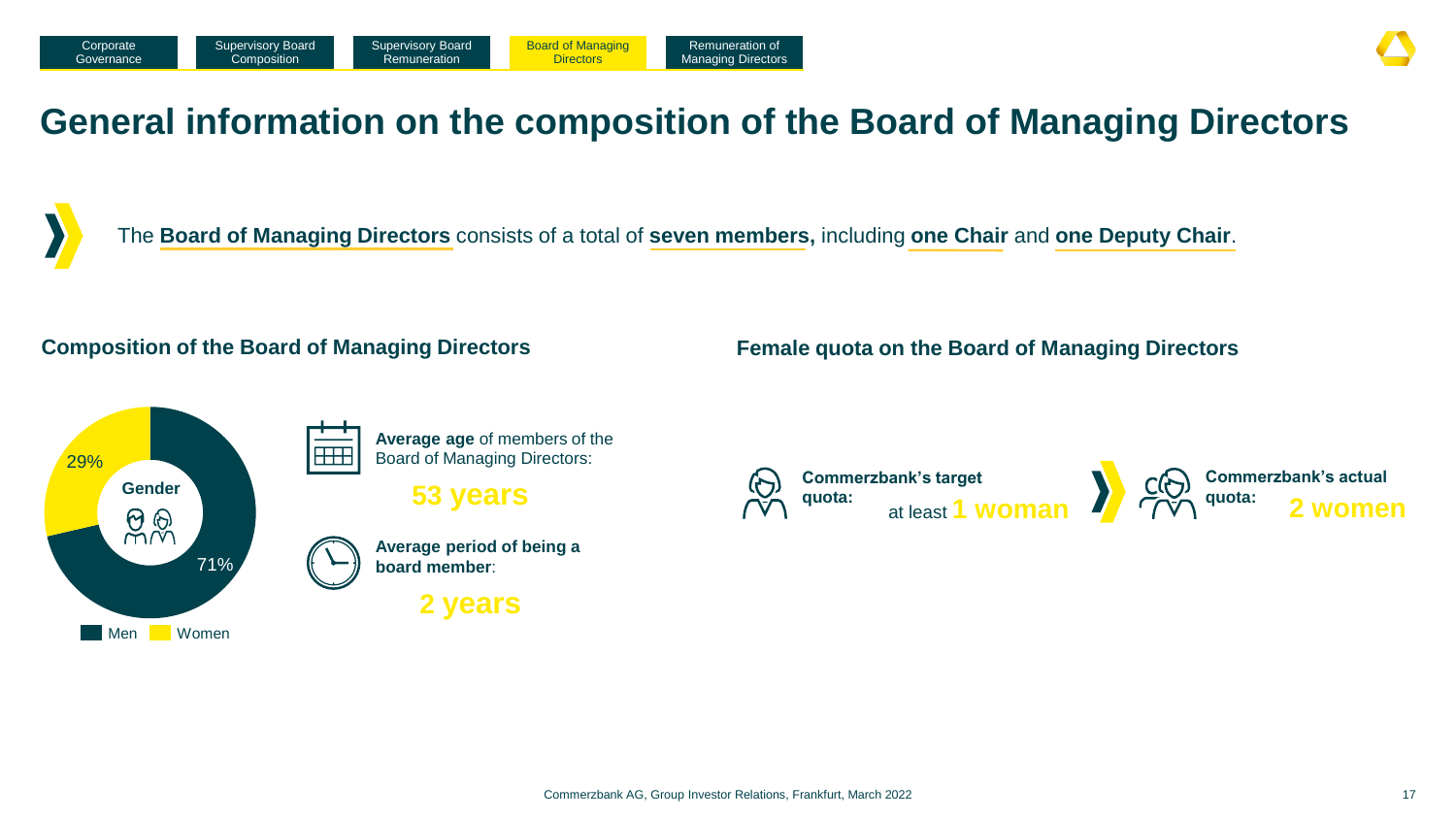## **Composition of the Board of Managing Directors**

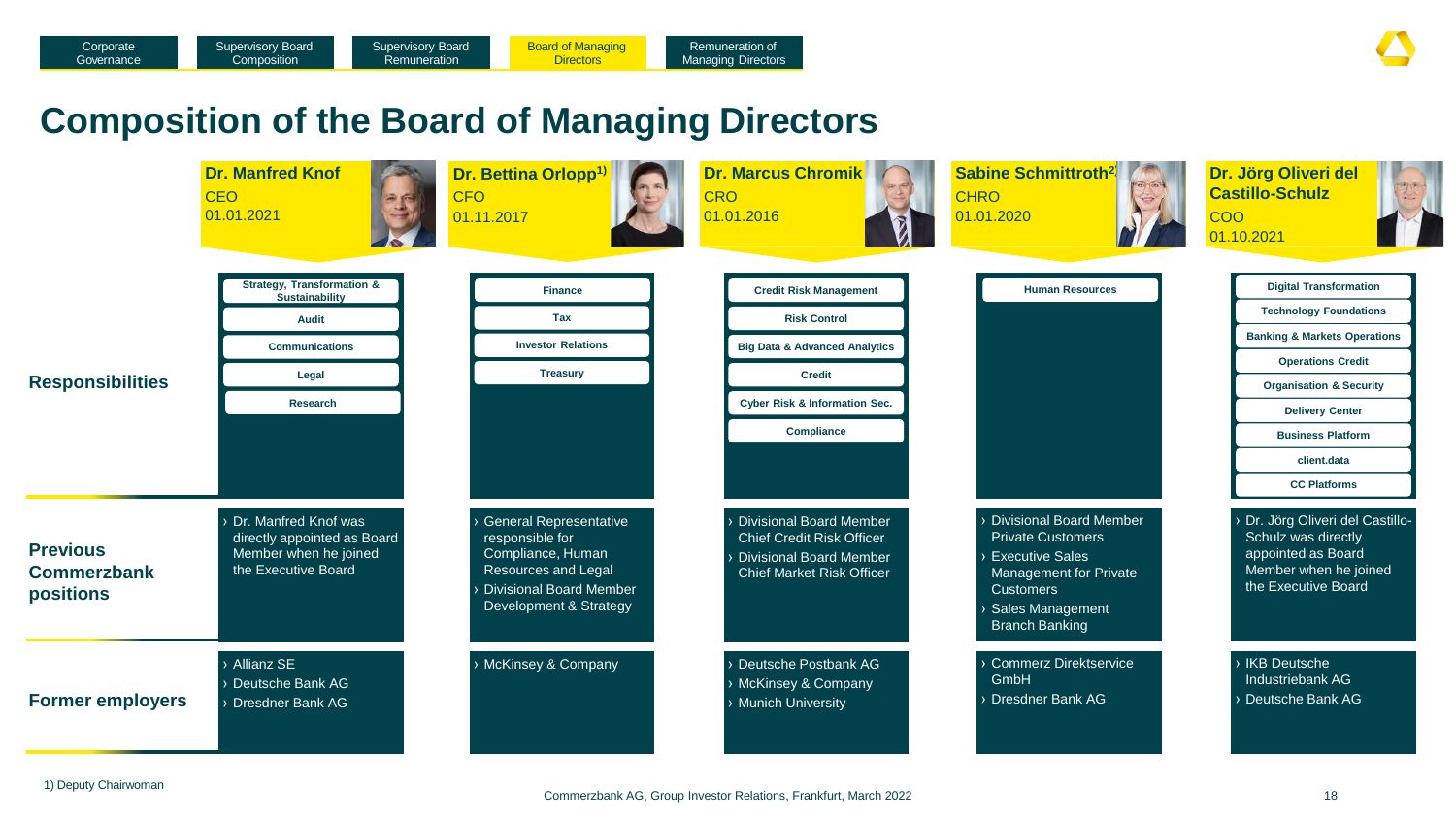## **Composition of the Board of Managing Directors**

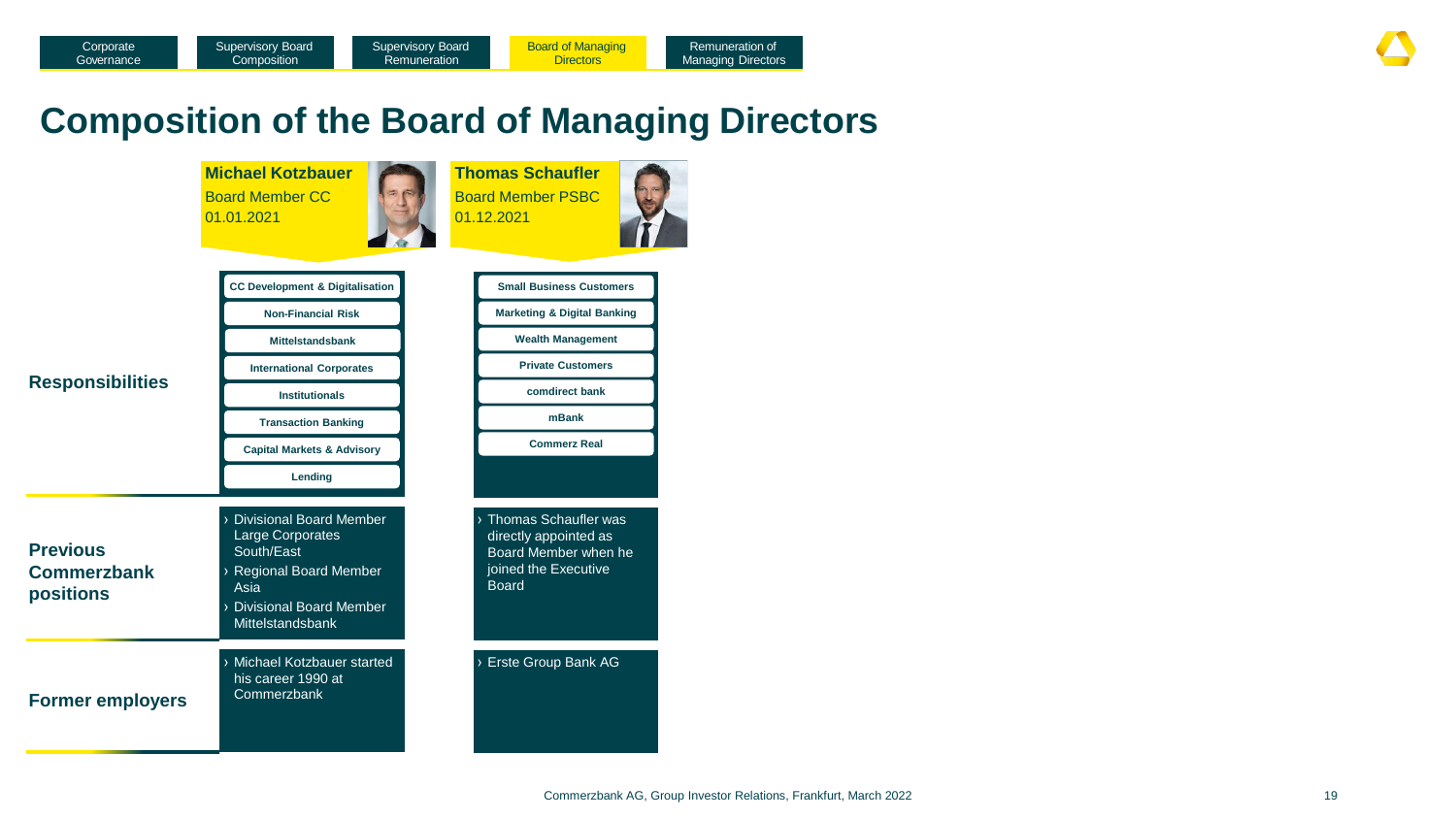

## **Remuneration of the Board of Managing Directors**

Chapter No. 5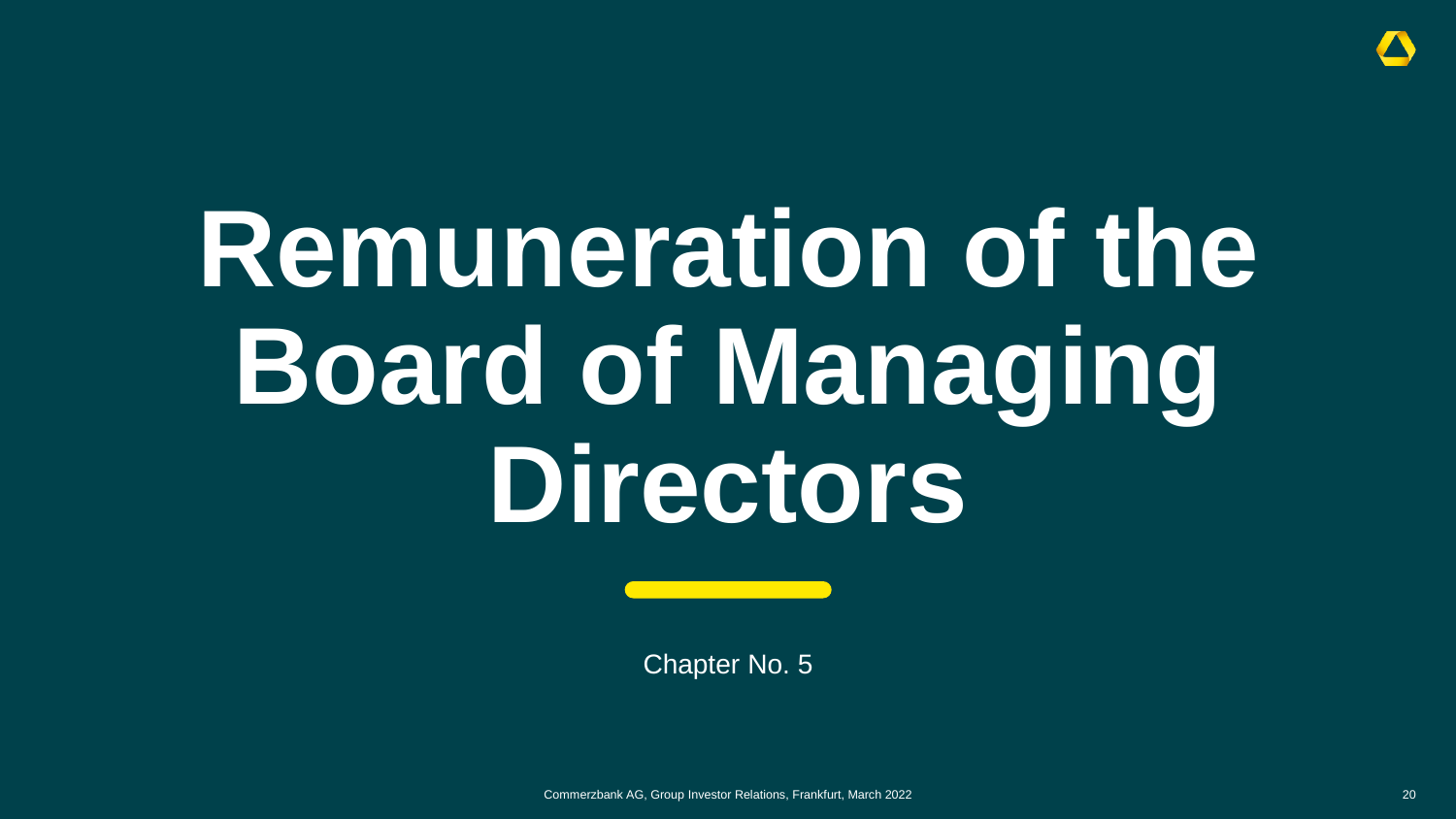## **The target achievements of Board Members are set between 0% and 200% – the variable remuneration is limited to 150% of target amount**

|                                                                                                                                                                                                                                                                                                                                                                                                                                  |               |                           |                        |                         | <b>Illustrative</b> |
|----------------------------------------------------------------------------------------------------------------------------------------------------------------------------------------------------------------------------------------------------------------------------------------------------------------------------------------------------------------------------------------------------------------------------------|---------------|---------------------------|------------------------|-------------------------|---------------------|
| <b>Corporate Level (70% weight)</b>                                                                                                                                                                                                                                                                                                                                                                                              |               |                           |                        |                         |                     |
|                                                                                                                                                                                                                                                                                                                                                                                                                                  | <b>Target</b> |                           | <b>Corporate Level</b> |                         |                     |
| Weighted average of target achievement based on a group-based on a target-performance comparison.                                                                                                                                                                                                                                                                                                                                |               | $n-2$                     | $n-1$                  |                         | n                   |
|                                                                                                                                                                                                                                                                                                                                                                                                                                  | 0%<br>100%    |                           |                        |                         |                     |
|                                                                                                                                                                                                                                                                                                                                                                                                                                  | 200%          |                           |                        |                         |                     |
|                                                                                                                                                                                                                                                                                                                                                                                                                                  |               |                           |                        |                         |                     |
|                                                                                                                                                                                                                                                                                                                                                                                                                                  |               |                           |                        |                         | <b>Illustrative</b> |
| Department Level (segment and/or shared functions; 30% weight)                                                                                                                                                                                                                                                                                                                                                                   |               |                           |                        |                         |                     |
|                                                                                                                                                                                                                                                                                                                                                                                                                                  |               |                           | <b>Segment Level</b>   |                         |                     |
| Target achievement by the department (segment and/or shared functions) for the members of the Board of Managing<br>Directors in question is responsible on quantitative and/or qualitative targets.                                                                                                                                                                                                                              |               | <b>Target achievement</b> | $n-2$                  | $n-1$                   |                     |
|                                                                                                                                                                                                                                                                                                                                                                                                                                  |               | 0%                        |                        |                         |                     |
|                                                                                                                                                                                                                                                                                                                                                                                                                                  |               | 100%                      |                        |                         |                     |
|                                                                                                                                                                                                                                                                                                                                                                                                                                  |               | 200%                      | $\sim$ $\sim$ $\sim$   | $\ldots$                |                     |
|                                                                                                                                                                                                                                                                                                                                                                                                                                  |               |                           |                        |                         |                     |
|                                                                                                                                                                                                                                                                                                                                                                                                                                  |               |                           |                        |                         | Illustrative        |
| <b>Individual Level (Multiple of 0.7-1.3)</b>                                                                                                                                                                                                                                                                                                                                                                                    |               |                           |                        |                         |                     |
| Overall measurement of individual target achievements. The results of the achievement of the company targets                                                                                                                                                                                                                                                                                                                     |               | <b>Target/Criteria</b>    |                        | <b>Individual Level</b> |                     |
| are multiplied by a factor between 0.7 and 1.3, which is dependent on the achievement of the individual targets.                                                                                                                                                                                                                                                                                                                 |               |                           |                        |                         |                     |
|                                                                                                                                                                                                                                                                                                                                                                                                                                  |               |                           |                        |                         |                     |
| 0.7 corresponds to individual target achievement of 0%, 1.0 to individual target achievement of 100% and 1.3 to<br>$\frac{1}{2}$ and $\frac{1}{2}$ and $\frac{1}{2}$ is a set of $\frac{1}{2}$ and $\frac{1}{2}$ and $\frac{1}{2}$ $\frac{1}{2}$ $\frac{1}{2}$ $\frac{1}{2}$ $\frac{1}{2}$ $\frac{1}{2}$ $\frac{1}{2}$ $\frac{1}{2}$ $\frac{1}{2}$ $\frac{1}{2}$ $\frac{1}{2}$ $\frac{1}{2}$ $\frac{1}{2}$ $\frac{1}{2}$ $\frac$ |               |                           |                        |                         | 200%                |

The remuneration system provides a uniform remuneration component which is linked to **overall group, department and individual targets**.

individual target achievement of 200%.

**Sum 1.3 0.7 1.0 1.3** 

**Multiple**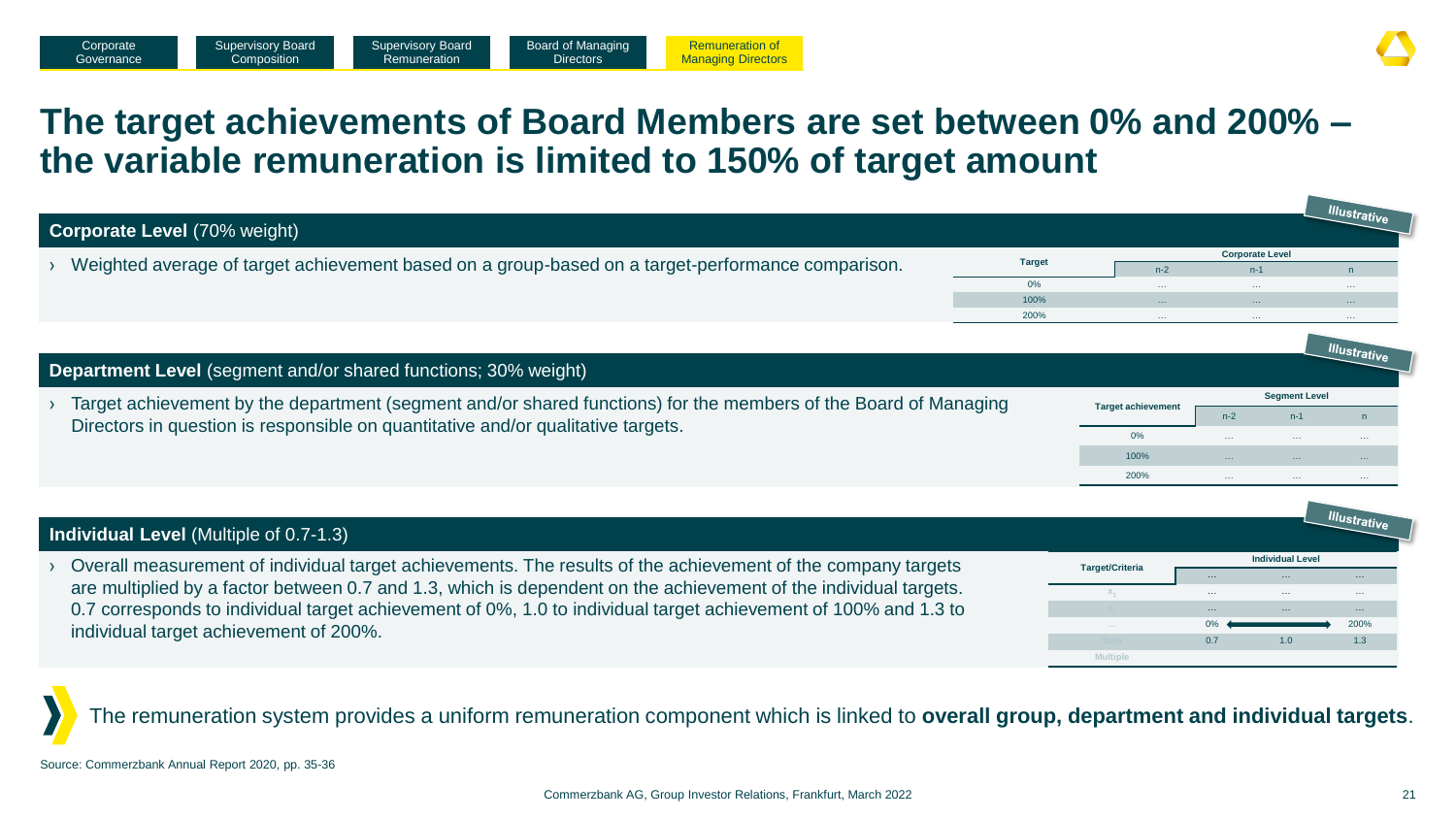## **Commerzbank's remuneration system includes a claw back clause and thus increases long-term participation of Board Members**



### **Commerzbank's remuneration system is stretching the variable compensation – 50% share-based**

- › 20% of variable compensation is payable in cash, an additional 20% is payable after a 12-month waiting period, again in cash but share-based.
- › The remaining 60% arises after the end of a five-year retention period and after the retrospective performance evaluation. Thereof, half is paid in cash and half after a 12-month waiting period, also in cash but share-based.
- 1) The retention period is extended by two and one year(s) for new Members of the Board of Managing Directors in the first and second year, respectively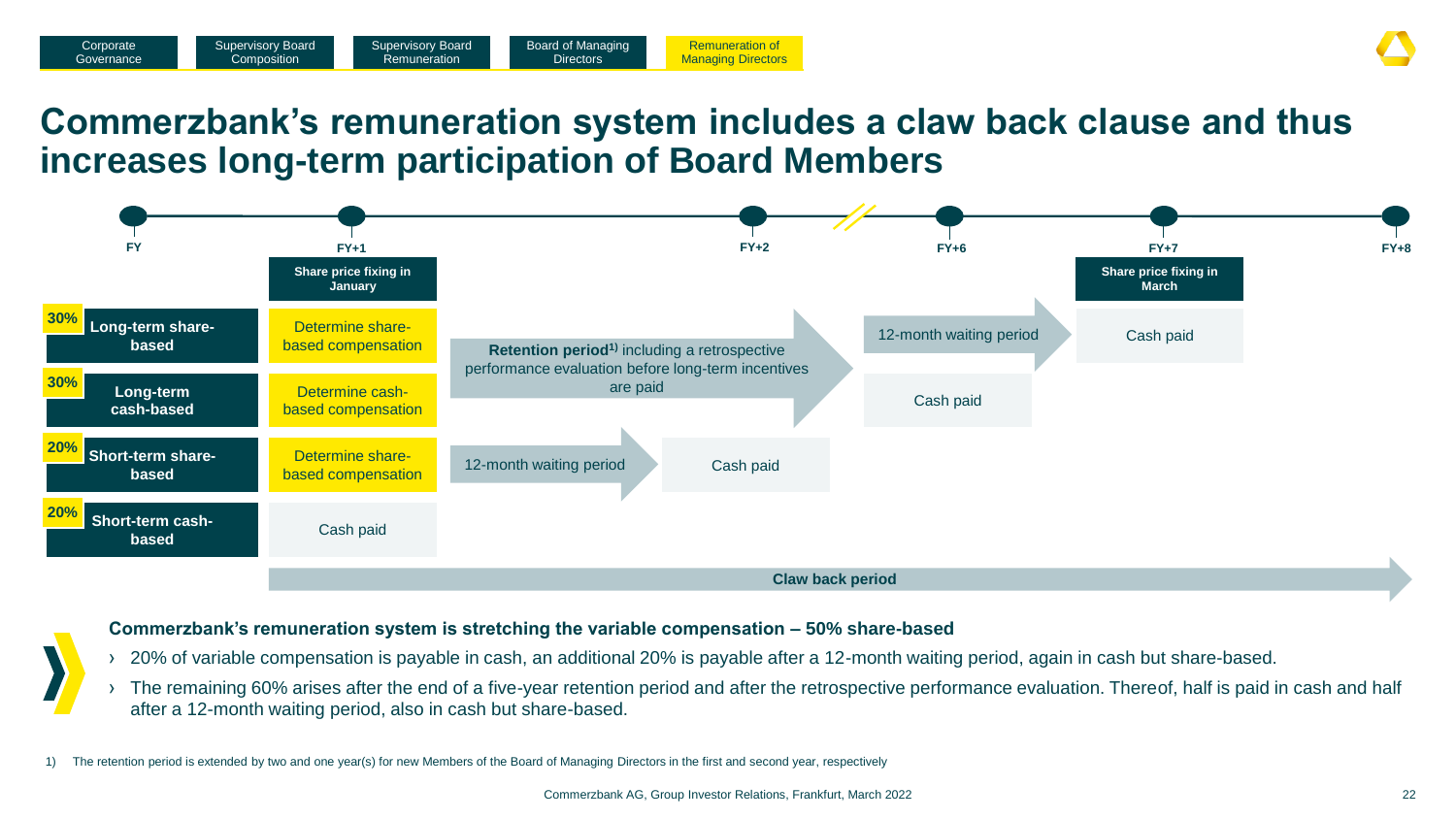## **Remuneration system of the Board of Managing Directors**

#### **Appropriate design of Commerzbank's remuneration system Strategy** The compensation system supports the implementation and execution of the bank's strategy and is aligned with the overall group risk strategy **Risk, capital and liquidity** The compensation system of the Board of Managing Directors is in line with the bank's risk, capital and liquidity structure **Target setting** The annual setting of group-wide and individual targets for variable compensation components is based on the bank's overall group strategy

### **Remuneration system of the Board of Managing Directors**

| $\ln \epsilon$                         | fixed compensation | variable comp. <sup>1</sup> | target amount<br>▀ | <b>Ratio variable / fix</b> |
|----------------------------------------|--------------------|-----------------------------|--------------------|-----------------------------|
| <b>Regular</b><br><b>Board Members</b> | 990,000            | 660,000                     | 1,650,000          | 0.67                        |
| CEO <sup>2</sup>                       | 1,924,247          | 1,282,832                   | 3,207,079          | 0.67                        |

1) Based on 100% target achievement

2) The supervisory board deviated from remuneration system at appointment of Dr. Manfred Knof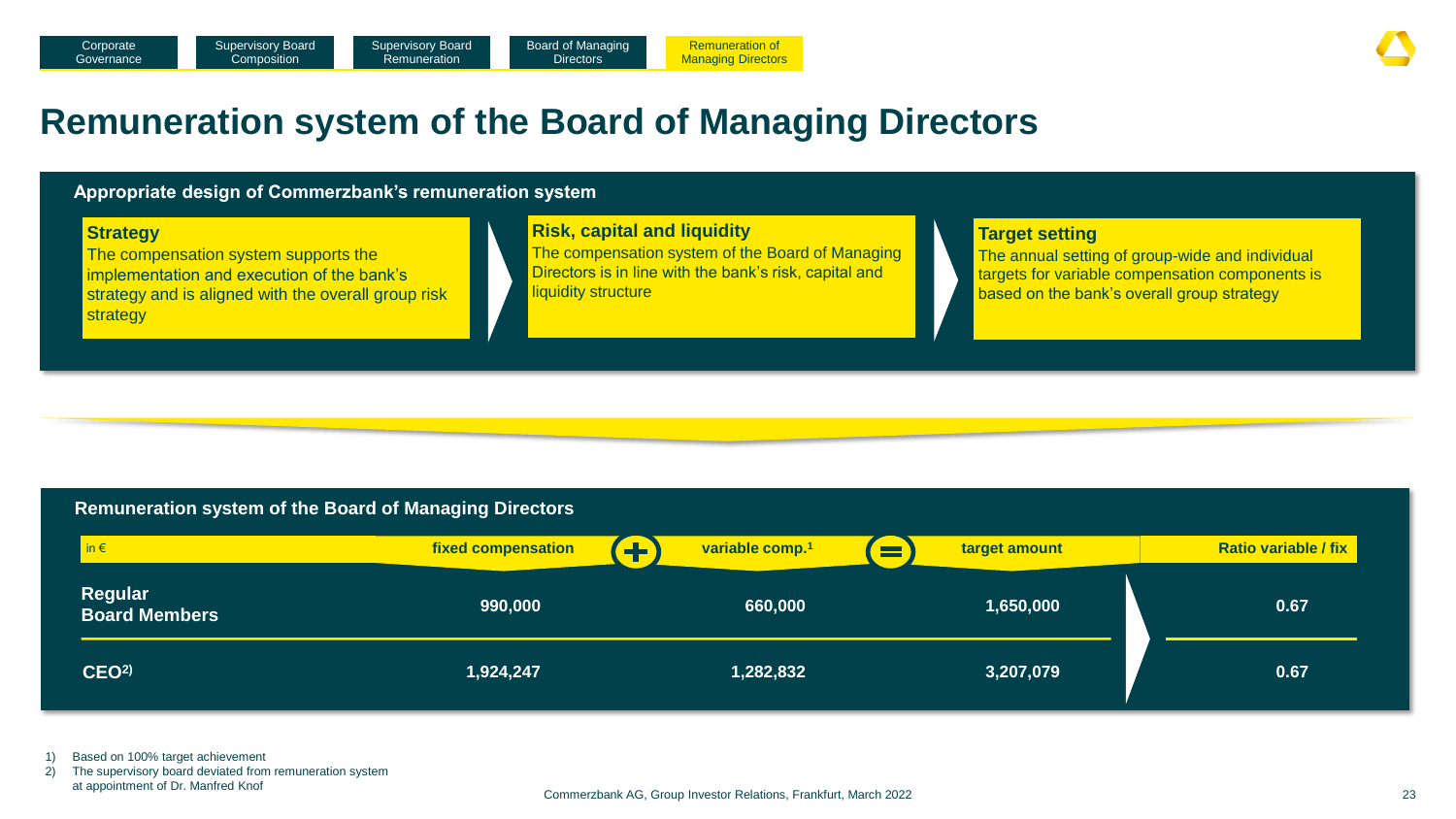## **Adjusted requirements for Board Members remuneration increases transparency**

| <b>Remuneration Report</b> | Definition of assessment basis and the target of 100 per cent<br>More in-depth description of certain remuneration targets                                                             |
|----------------------------|----------------------------------------------------------------------------------------------------------------------------------------------------------------------------------------|
| <b>Remuneration System</b> | Description of remuneration system and target setting for particular assessment basis<br>Further explanation of variable remuneration, esp. the link between strategy and remuneration |
| <b>Comparability</b>       | Comparison of the development of total remuneration and companies earnings<br>Disclosure of the ratio between the Boards and the average employees remuneration                        |

Transparency and disclosure requirements through **SRD II**, the most recent version of the **German Corporate Governance Codex**, the **Guidelines for Sustainable Management Board Remuneration Systems** as well as increased expectations by **Proxy Advisors and Investors** lead to potential adjustments of target setting for the fiscal year 2020 which will be disclosed in the corresponding Annual Report.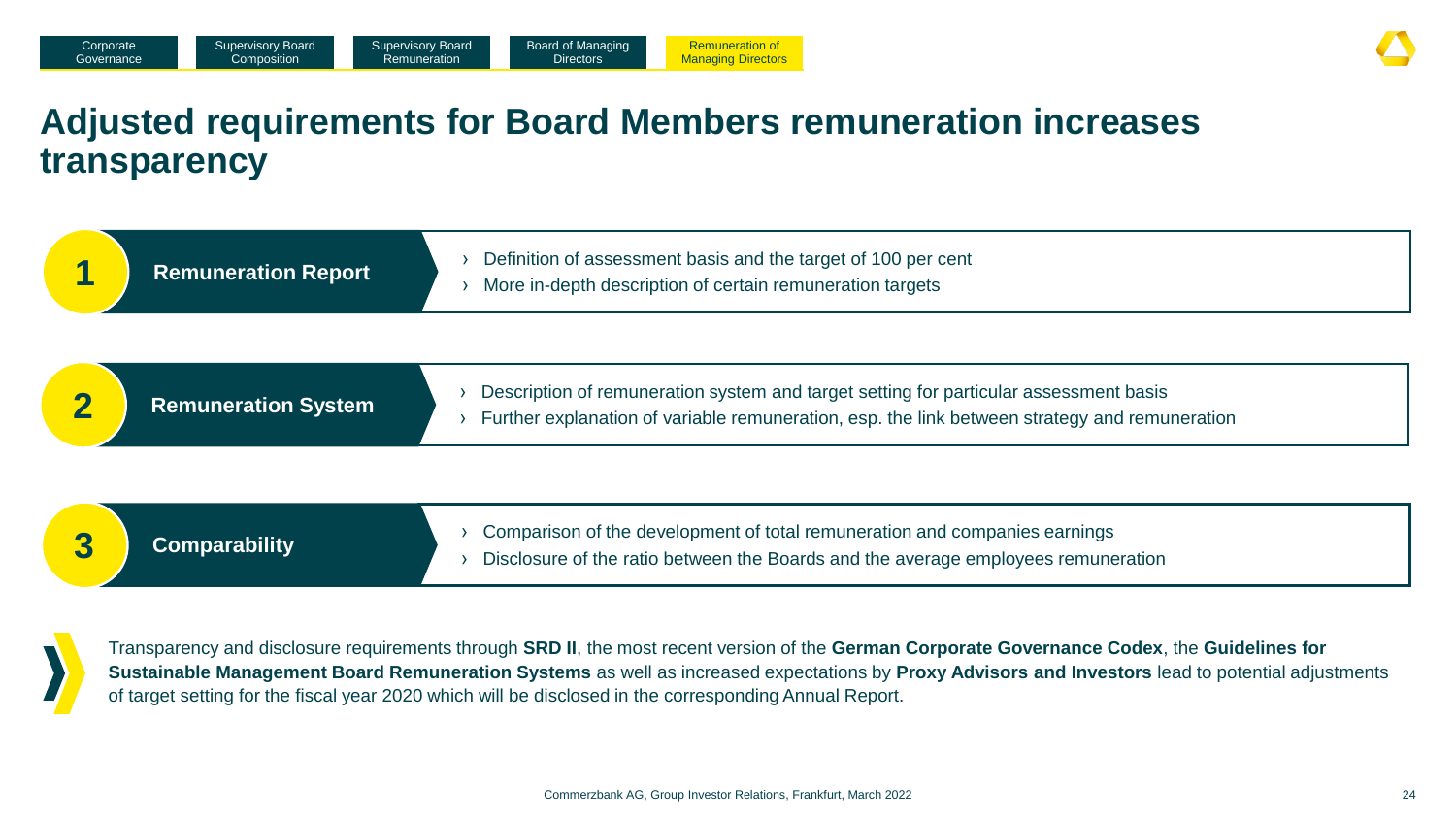### **For more information, please contact Commerzbank's IR team**

**Christoph Wortig (Head of Investor Relations)** P: +49 69 136 52668 M: christoph.wortig@commerzbank.com

**Mail: ir@commerzbank.com www.ir.commerzbank.com**

#### **Ansgar Herkert (Head of IR Communications)** P: +49 69 136 44083 M: ansgar.herkert@commerzbank.com

### **Institutional Investors and Financial Analysts**

**Michael H. Klein**  $P: +496913624522$ M: michael.klein@commerzbank.com

**Jutta Madjlessi** P: +49 69 136 28696 M: jutta.madjlessi@commerzbank.com

### **Corporate Governance / ESG**

#### **Yannik Meyer**

P: +49 69 136 25677 M: yannik.meyer@commerzbank.com